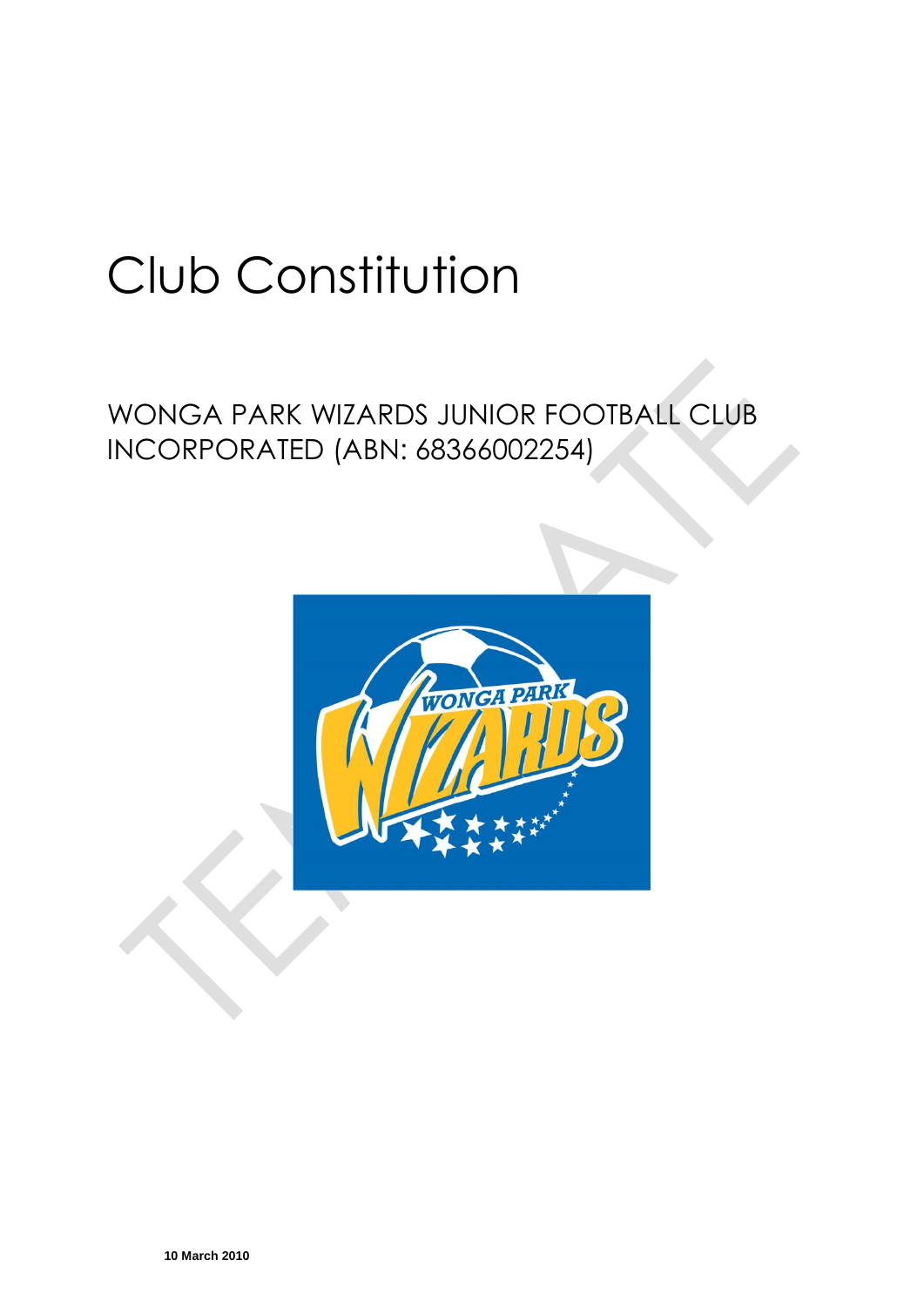# **Constitution**

| $\mathbf{1}$ | <b>Objects of Club</b>                              | 1                |
|--------------|-----------------------------------------------------|------------------|
| 1.1          | Objects                                             | 1                |
| 1.2          | Alteration of objects and Constitution              | 1                |
| $\mathbf 2$  | Income and payments                                 | $\mathbf{2}$     |
| 2.1          | Application of income                               | $\overline{2}$   |
| 2.2          | No dividends, bonus or profit to be paid to Members | $\overline{2}$   |
| 2.3          | Payments in good faith                              | $\overline{2}$   |
| 3            | Membership                                          | $\overline{2}$   |
| 3.1          | <b>Ongoing Membership</b>                           | $\boldsymbol{2}$ |
| 3.2          | Members                                             | $\overline{2}$   |
| 3.3          | Duration of membership                              | $\overline{3}$   |
| 3.4          | Members admitted to membership                      | 3                |
| 3.5          | <b>Admission of Members</b>                         | 3                |
| 3.6          | Ceasing to be a Member                              | 3                |
| 3.7          | No claim against the Club                           | 4                |
| 3.8          | Limited liability                                   | 4                |
| 3.9          | Members subscriptions                               | 4                |
| 3.10         | Register of Members                                 | 4                |
| 4            | <b>General meetings</b>                             | 4                |
| 4.1          | Annual general meeting                              | 4                |
| 4.2          | Power to convene general meeting                    | 5                |
| 4.3          | Notice of general meeting                           | 5                |
| 4.4          | Directors entitled to attend general meetings       | 5                |
| 4.5          | Non-receipt of notice                               | 5                |
| 5            | Proceedings at general meetings                     | 5                |
| 5.1          | Number for a quorum                                 | 5                |
| 5.2          | Requirement for a quorum                            | 5                |
| 5.3          | Quorum and time                                     | 5                |
| 5.4          | Adjourned meeting                                   | 5                |
| 5.5          | President to preside over general meetings          | 6                |
| 5.6          | Conduct of general meetings                         | 6                |
| 5.7          | Adjournment of general meeting                      | 6                |
| 5.8          | Notice of adjourned meeting                         | 6                |
| 5.9          | Questions decided by majority                       | $\overline{7}$   |
| 5.10         | Equality of votes casting vote for chairman         | 7                |
| 5.11         | Declaration of results                              | 7                |
| 5.12         | Poll                                                | 7                |
| 5.13         | Objection to voting qualification                   | $\overline{7}$   |
| 5.14         | Chairman to determine any poll dispute              | 8                |
| 6            | <b>Votes of Members</b>                             | 8                |
| 6.1          | Votes on show of hands                              | 8                |
| 6.2          | Votes on a poll                                     | 8                |
| 6.3          | Proxy voting                                        | 8                |
| 7            | FFA and FFV                                         | 8                |
| 7.1          | Constitution                                        | 8                |
| 7.2          | Enforcement of rules                                | 9                |
| 7.3          | <b>Disputes</b>                                     | 9                |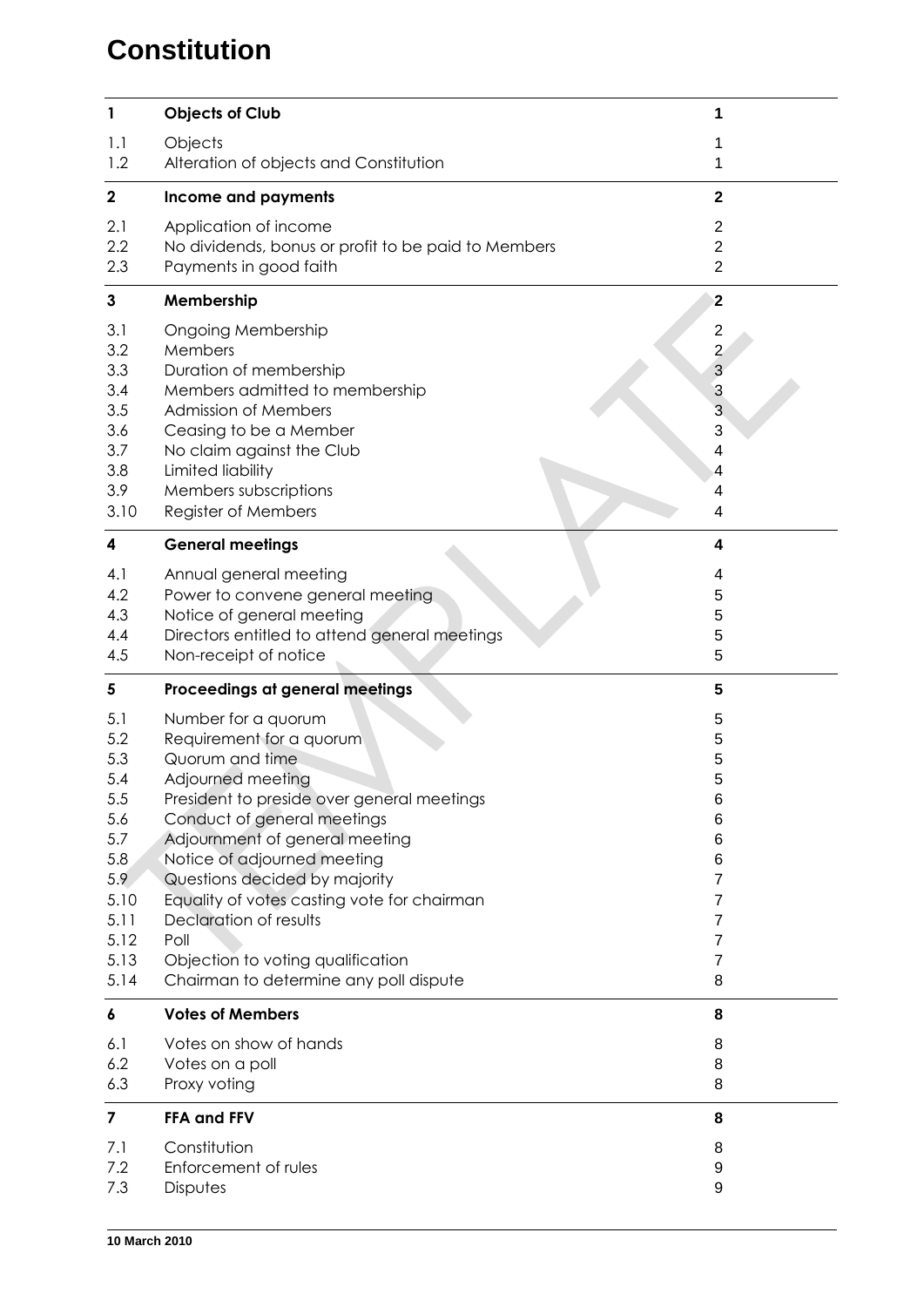| 8                                                                                                        | <b>Patrons and Life Members</b>                                                                                                                                                                                                                                                                                                                               | 10                                                                         |
|----------------------------------------------------------------------------------------------------------|---------------------------------------------------------------------------------------------------------------------------------------------------------------------------------------------------------------------------------------------------------------------------------------------------------------------------------------------------------------|----------------------------------------------------------------------------|
| 8.1<br>8.2<br>8.3<br>8.4<br>8.5<br>8.6                                                                   | Appointment and removal of Patrons<br><b>Rights of Patrons</b><br>Eligibility for Life Membership<br>Nomination requirements<br>Admission to Life Membership<br>Rights of Life Members                                                                                                                                                                        | 10<br>10<br>10<br>10<br>11<br>11                                           |
| 9                                                                                                        | <b>Directors</b>                                                                                                                                                                                                                                                                                                                                              | 11                                                                         |
| 9.1<br>9.2<br>9.3<br>9.4<br>9.5<br>9.6<br>9.7<br>9.8                                                     | Number of Directors<br>Elections<br>Term of office<br>Maximum term of office<br>Casual vacancy<br><b>Remuneration of Directors</b><br>Vacation of office<br>Directors to be bound by Club, FFV and FFA Rules                                                                                                                                                  | 11<br>12<br>12<br>12<br>12<br>12<br>13<br>13                               |
| 10                                                                                                       | <b>Powers and duties of Directors</b>                                                                                                                                                                                                                                                                                                                         | 13                                                                         |
| 10.1<br>10.2<br>10.3                                                                                     | Directors to manage Club<br>Minutes<br>Signing Cheques and other negotiable instruments                                                                                                                                                                                                                                                                       | 13<br>13<br>13                                                             |
| 11                                                                                                       | <b>Proceedings of Directors</b>                                                                                                                                                                                                                                                                                                                               | 14                                                                         |
| 11.1<br>11.2<br>11.3<br>11.4<br>11.5<br>11.6<br>11.7<br>11.8<br>11.9<br>11.10<br>11.11<br>11.12<br>11.13 | Directors meetings<br>Questions decided by majority<br>Chairman's casting vote<br>Quorum<br>Effect of vacancy<br>Director attending and voting by proxy<br>Convening meetings<br>President to preside at Directors' meeting<br>Committees<br>Powers delegated to Committees<br>Committee meetings<br>Circulating resolutions<br>Validity of acts of Directors | 14<br>14<br>14<br>14<br>14<br>14<br>14<br>14<br>15<br>15<br>15<br>15<br>15 |
| 12                                                                                                       | <b>Public Officer</b>                                                                                                                                                                                                                                                                                                                                         | 15                                                                         |
| 12.1<br>12.2<br>12.3                                                                                     | Appointment of Public Officer<br>Suspension and removal of Public Officer<br>Powers, duties and authorities of Public Officer                                                                                                                                                                                                                                 | 15<br>15<br>16                                                             |
| 13                                                                                                       | <b>By-laws</b>                                                                                                                                                                                                                                                                                                                                                | 16                                                                         |
| 13.1<br>13.2                                                                                             | Making and amending By-laws<br>Effect of By-law                                                                                                                                                                                                                                                                                                               | 16<br>16                                                                   |
| 14                                                                                                       | <b>Seals</b>                                                                                                                                                                                                                                                                                                                                                  | 16                                                                         |
| 14.1<br>14.2                                                                                             | Safe custody of common seals<br>Use of common seal                                                                                                                                                                                                                                                                                                            | 16<br>16                                                                   |
| 15                                                                                                       | <b>Funds</b>                                                                                                                                                                                                                                                                                                                                                  | 17                                                                         |
| 15.1                                                                                                     | Source of Funds                                                                                                                                                                                                                                                                                                                                               | 17                                                                         |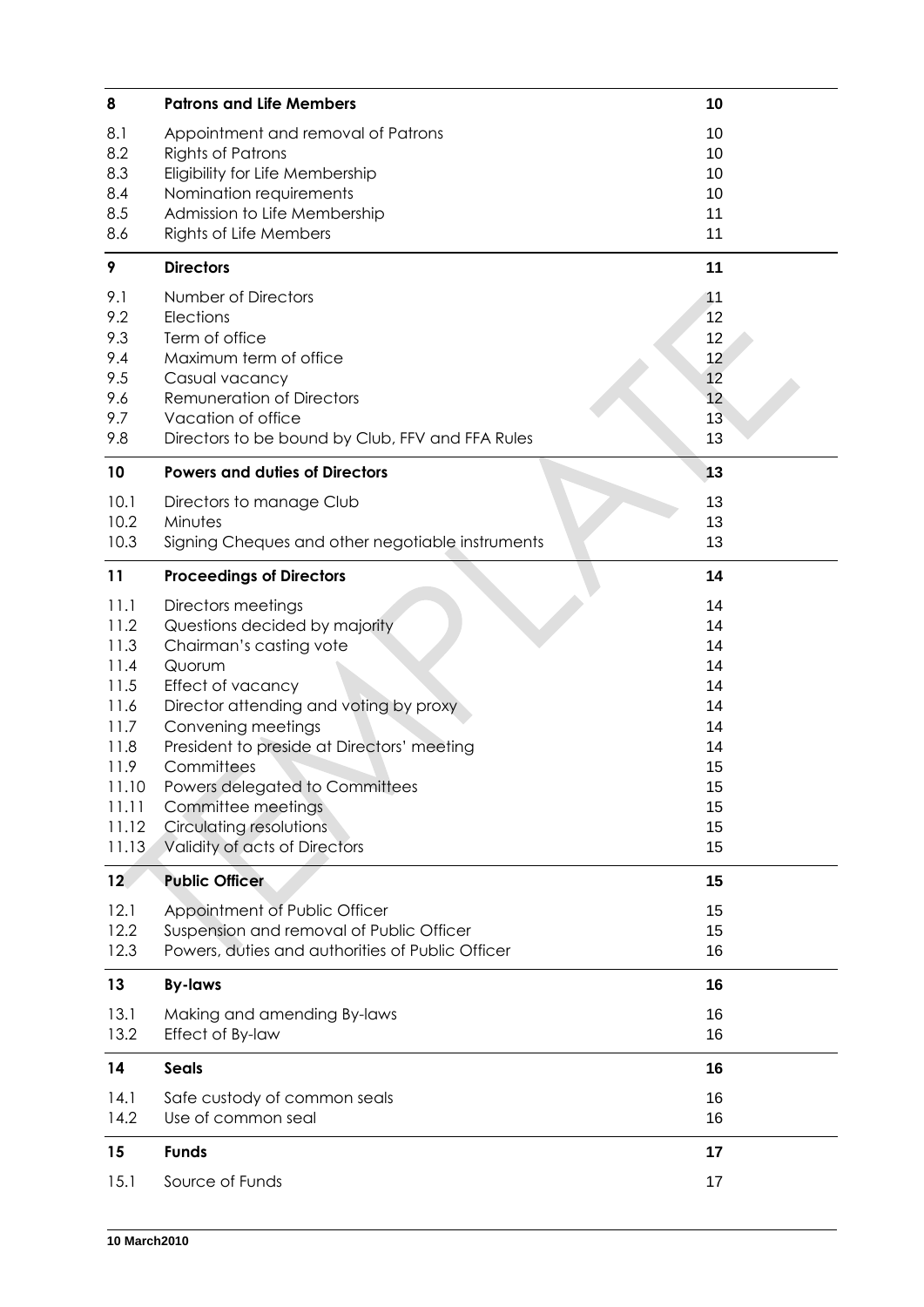| 15.2 | Funds management                       | 17 |
|------|----------------------------------------|----|
| 16   | <b>Inspection of records</b>           | 17 |
| 16.1 | Inspection by Members                  | 17 |
| 16.2 | Right of a Member to inspect           | 17 |
| 16.3 | Custody of documents                   | 17 |
| 17   | <b>Service of documents</b>            | 17 |
| 17.1 | Document includes notice               | 17 |
| 17.2 | Methods of service                     | 17 |
| 17.3 | Methods of service on the Club         | 18 |
| 17.4 | Post                                   | 18 |
| 17.5 | Fax or electronic transmission         | 18 |
| 18   | Indemnity                              | 18 |
| 18.1 | Indemnity of officers                  | 18 |
| 18.2 | Insurance                              | 19 |
| 19   | Winding up                             | 19 |
| 19.1 | Contributions of Members on winding up | 19 |
| 19.2 | Excess property on winding up          | 19 |
| 20   | <b>Accounts</b>                        | 19 |
| 21   | <b>Disciplining of members</b>         | 20 |
| 21.1 | Introduction                           | 20 |
| 21.2 | Judiciary Panel                        | 20 |
| 21.3 | Proceedings                            | 20 |
| 21.4 | Penalties                              | 22 |
| 21.5 | <b>Effect of Penalty</b>               | 23 |
| 22   | Definitions and interpretation         | 23 |
| 22.1 | <b>Definitions</b>                     | 23 |
| 22.2 | Interpretation                         | 24 |
| 22.3 | <b>Corporations Act</b>                | 25 |
| 22.4 | Headings                               | 25 |
| 22.5 | "Include" etc                          | 26 |
| 22.6 | Powers                                 | 26 |
|      |                                        |    |

#### **APPENDIX 1 – APPLICATION FOR MEMBERSHIP OF WONGA PARK WIZARDS JUNIOR FOOTBALL CLUB 27**

**APPENDIX 2 – FORM OF APPOINTMENT OF PROXY - (For use at a directors' meeting only) 28**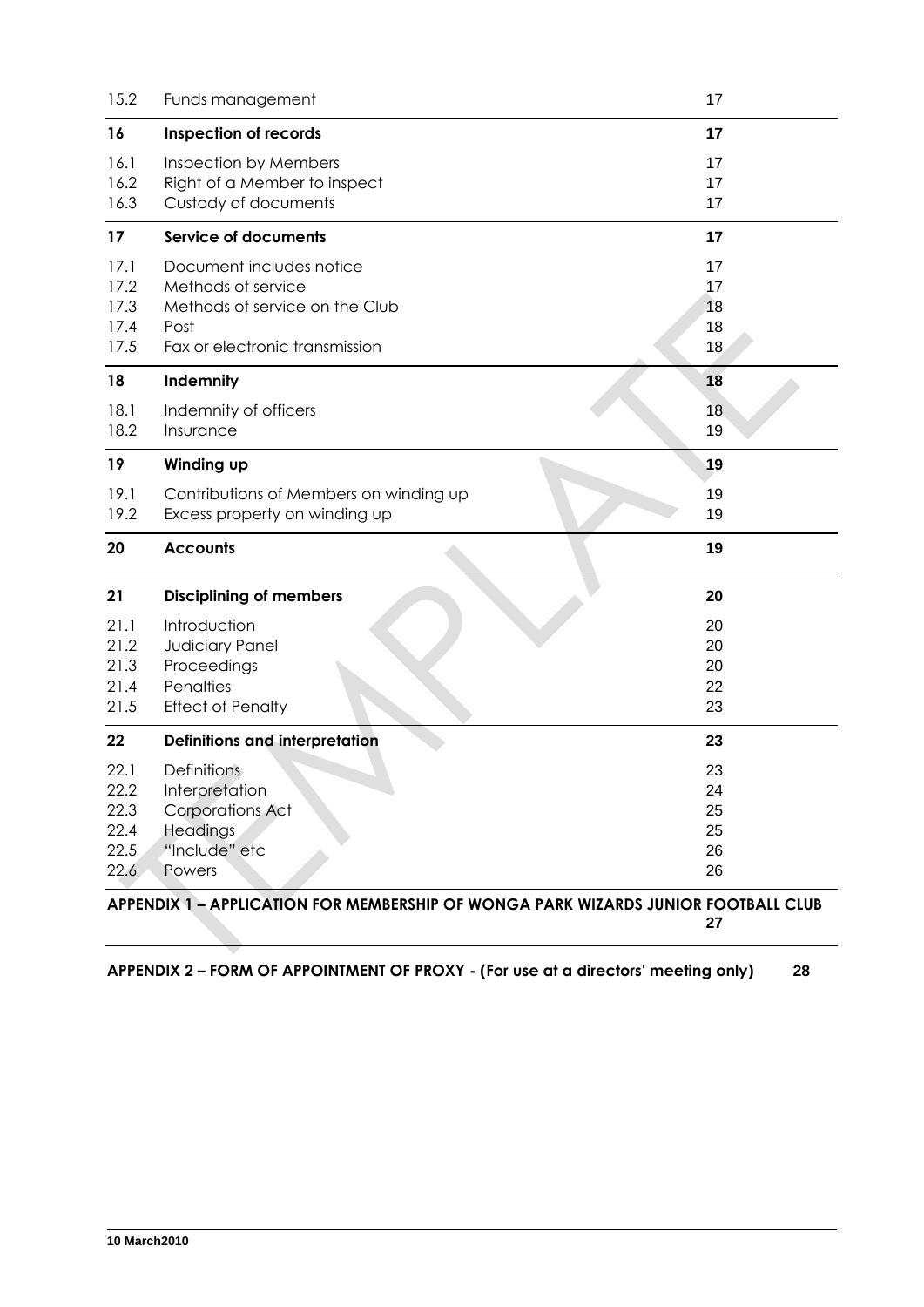# **1 Objects of Club**

## **1.1 Objects**

The objects for which the Club is established are to:

- (a) be the member Club of FFA and to comply with the constitution and by-laws of FFA and FFV;
- (b) prevent infringement of the constitution and by-laws of FFA and FFV and protect Football from abuse;
- (c) foster friendly relations among the officials and players of Football by encouraging Football games;
- (d) prevent racial, religious, gender or political discrimination or distinction among Football players;
- (e) promote, provide for, regulate and ensure effective management of Football competitions, tournaments and games under the control of or authorised by the Club;
- (f) co-operate with FFA, FFV and other bodies in the promotion and development of, or otherwise in relation to, Football, the Statutes and Regulations and the Laws of the Game;
- (g) facilitate the provision and maintenance of grounds, playing fields, materials, equipment and other facilities for Football; and
- (h) act in the best interests of the Club and Football.

# **1.2 Alteration of objects and Constitution**

Subject to **rule 7.1**, an addition, amendment or alteration of the objects in **rule 1.1** or of any other rule contained in this Constitution must be approved by Special Resolution.

#### **a) Special resolution passed at AGM 26 June 2011, approved by the FFV and Consumer Affairs Victoria.**

It was proposed that the date of statutory annual reporting to Consumer Affairs be changed from the 31st of December each year to the 30<sup>th</sup> of June each year.

The AGM must be held within five months of this new reporting date and thus allows the Wonga Park Wizards Junior Soccer club the opportunity to held this event at the conclusion of the football season

(a) The motion put forward to change the date of annual reporting.

Moved by- Rob Felicissimo Seconded – Luke Clarke

This was passed by 100% of the members who attended the AGM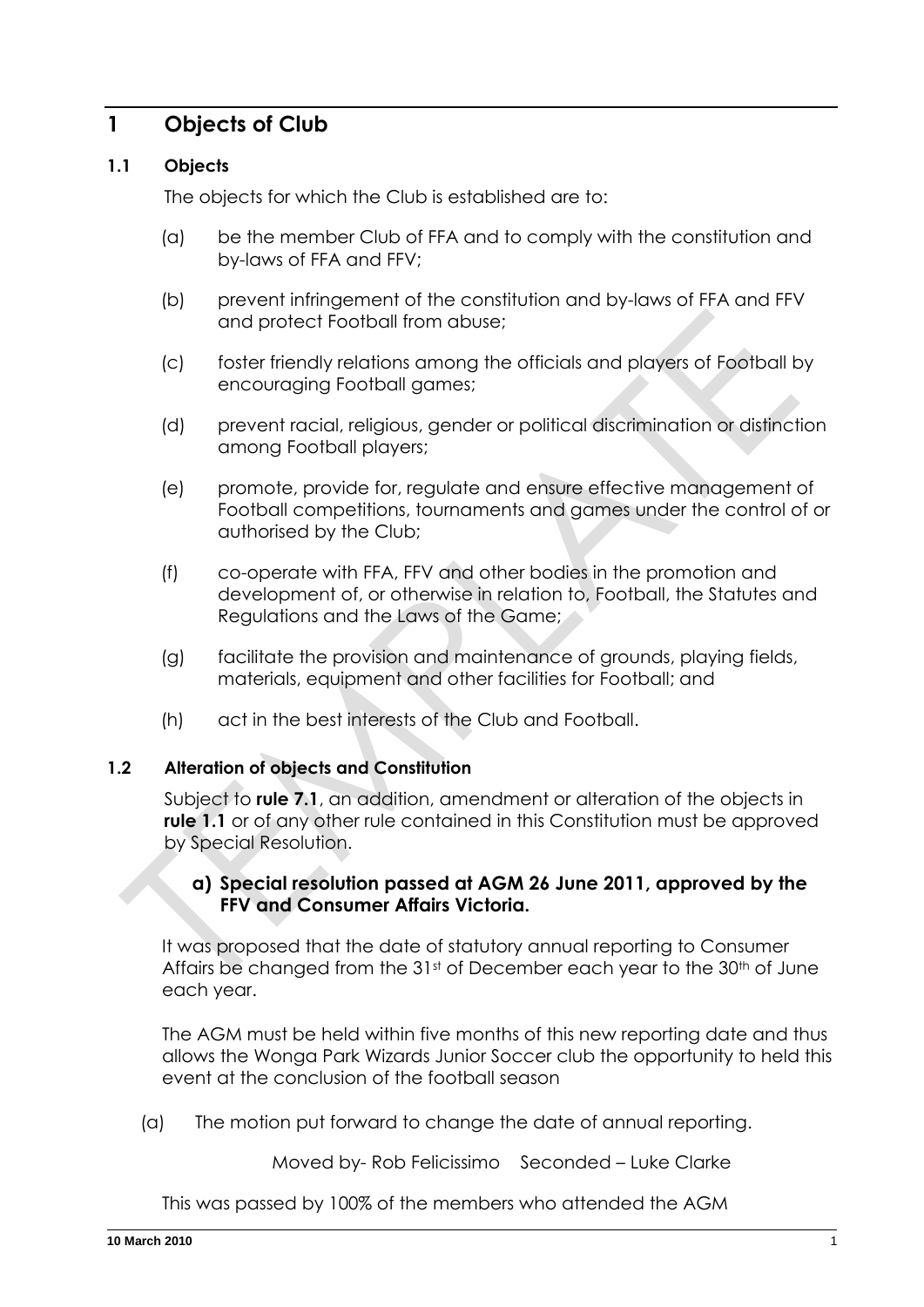# **2 Income and payments**

# **2.1 Application of income**

All the Club's profits (if any), other income and property, however derived, must be applied only to promote its objects.

# <span id="page-5-0"></span>**2.2 No dividends, bonus or profit to be paid to Members**

None of the Club's profits or other income or property may be transferred to the Members, directly or indirectly, by any means.

# <span id="page-5-1"></span>**2.3 Payments in good faith**

Subject to **rule [9.6](#page-15-0)**, **rule [2.2](#page-5-0)** does not prevent the payment in good faith to an officer or Member, to a firm of which an officer or Member is a partner or to a Club of which an officer or Member is a director or shareholder:

- (a) of remuneration for services to the Club;
- (b) for goods supplied to the Club in the ordinary course of business;
- (c) of interest on money borrowed from them by the Club at a rate not exceeding the rate fixed for the purposes of this **rule [2.3](#page-5-1)** by the Club in general meeting; or
- (d) of reasonable rent for premises let by them to the Club.

# **3 Membership**

# **3.1 Ongoing Membership**

Those persons who were members of the Club immediately prior to the approval of this Constitution shall continue to be Members of the Club in accordance with **rule 3.2**.

# **3.2 Members**

The Members of the Club shall consist of:

- (a) Life Members, who subject to this Constitution, shall have the rights set out in **rule 8.6**;
- (b) Ordinary Members over 18 years of age who, subject to this Constitution, shall have the right to be present, debate and vote at General Meetings;
- (c) Social Members over 18 years of age being persons other than Ordinary Members who are interested in promoting the Club but who do not participate in the playing activities (including in the role of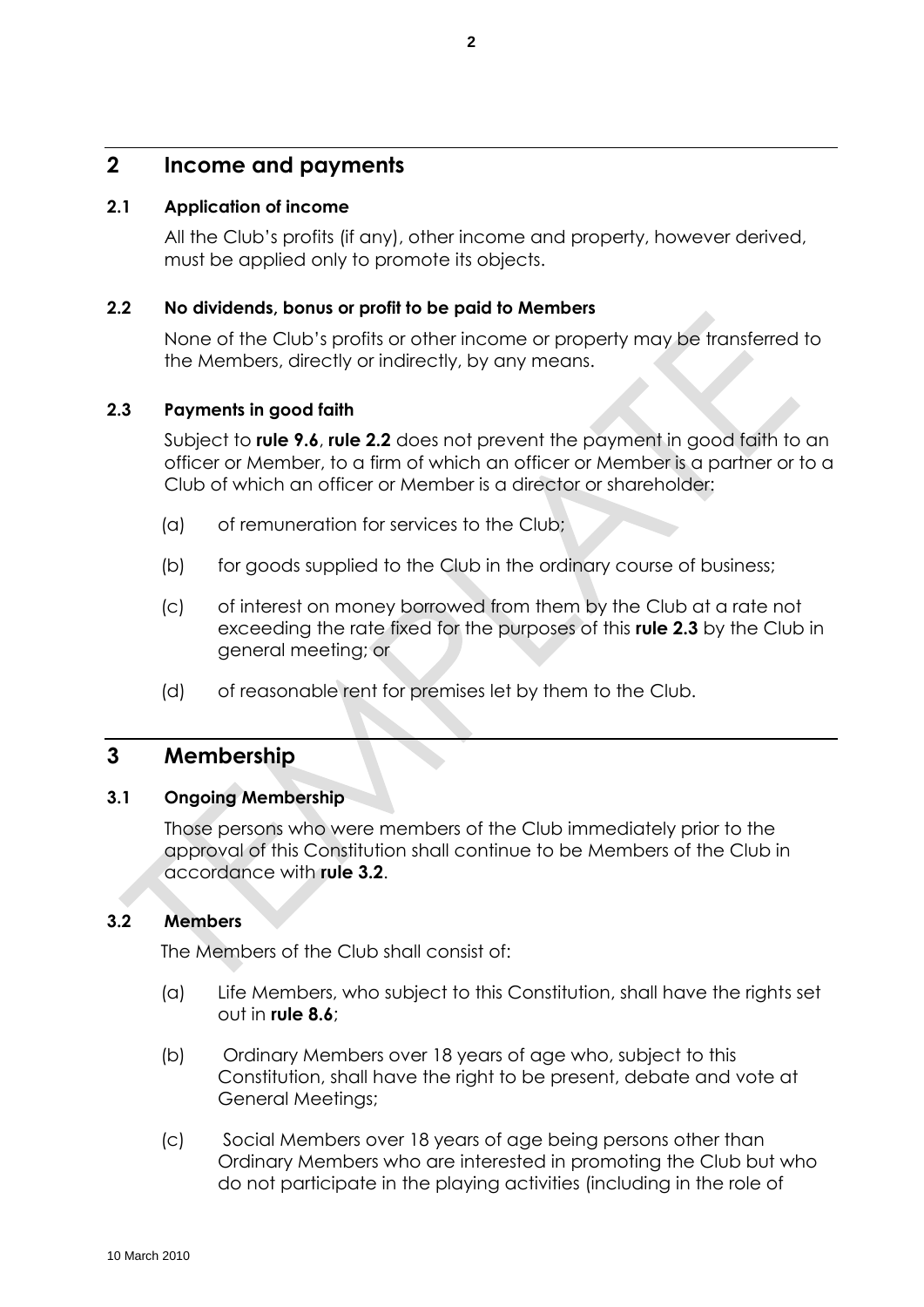player, coach or official) of the Club and who shall not be entitled to be present, debate and vote at General Meetings; and

(d) Junior Members under the age of 18 years who, subject to this Constitution, are not entitled to hold any office, but shall have the right to be present, debate and vote at General Meetings through the Junior Member's parent or other legal guardian.

#### <span id="page-6-0"></span>**3.3 Duration of membership**

A person admitted to membership under **rule 3.2** will cease to be a Member according to this Constitution and the By-laws.

#### **3.4 Members admitted to membership**

The Club must procure that each Member admitted to membership agrees to be bound by and observe:

- (a) This Constitution;
- (b) The Laws of the Game;
- (c) The Statutes and Regulations and those of the By-Laws expressed to apply to or in relation to Members;
- (d) The Statutes and Regulations and the constitutions and by-laws of FFA and FFV as enforced from time to time;
- (e) The FFV Codes of Behaviour and Rules of Competition, as amended from time to time; and
- (f) The FFA Code of Conduct, as amended from time to time.

#### **3.5 Admission of Members**

An application for membership by an individual ("applicant") must be:

- $(a)$  in writing and submitted by the applicant or its nominated representative and lodged with the Club; and
- (b) accompanied by the appropriate fee, if any.

Before admission as a Member, an applicant must sign an application agreeing to be bound by this Constitution, the By-laws and the Statutes and Regulations.

The Directors are not obliged to admit any applicant to membership. Where an application is rejected the Directors do not need to provide any reasons.

#### **3.6 Ceasing to be a Member**

Subject to **clause [3.3](#page-6-0)**, a person ceases to be a Member on:

(a) resignation;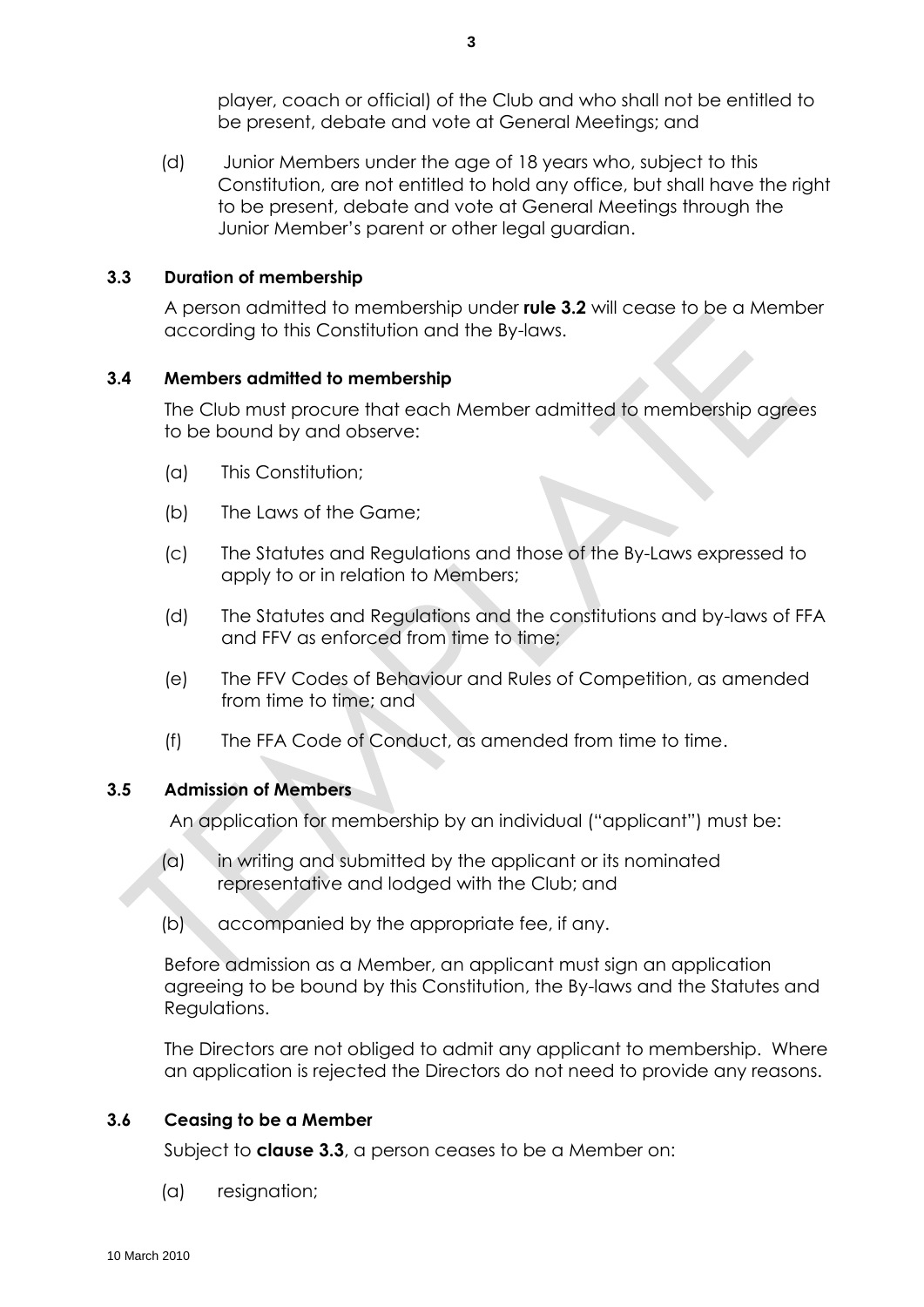- (b) death;
- (c) becoming bankrupt or insolvent or making an arrangement or composition with creditors of the person's joint or separate estate generally;
- (d) becoming of unsound mind or a person whose person or estate is liable to be dealt with in any way under a law relating to mental health;
- (e) the termination of their membership according to this Constitution; or
- (f) the expiry of the term of their membership according to **rule [3.3](#page-6-0)**.

#### **3.7 No claim against the Club**

No Member whose membership ceases has any claim against the Club or the Directors for damages or otherwise.

#### **3.8 Limited liability**

Members have no liability to contribute towards the payment of the debts and liabilities of the Club, or the costs, charges and expenses of the winding up of the Club.

#### **3.9 Members subscriptions**

Membership fees, subscriptions or other amounts payable by Members to the Club shall be determined by the Directors from time to time.

#### **3.10 Register of Members**

A register of Members must be kept and contain:

- (a) the name and address of each Member;
- (b) the date on which each Member was admitted to the Club; and
- (c) if applicable, the date of, and reasons for termination of membership.

In addition to the details above, the register must be maintained in the form, and contain such details as may be required by FFV from time to time.

The Club must provide FFV (and to FFA if requested by FFA) with a copy of its register by 1 February and 1 August each year, certified by the Secretary to be true and correct as at the previous 31 December and 30 June respectively.

# **4 General meetings**

#### **4.1 Annual general meeting**

Annual general meetings of the Club are to be held according to the Act.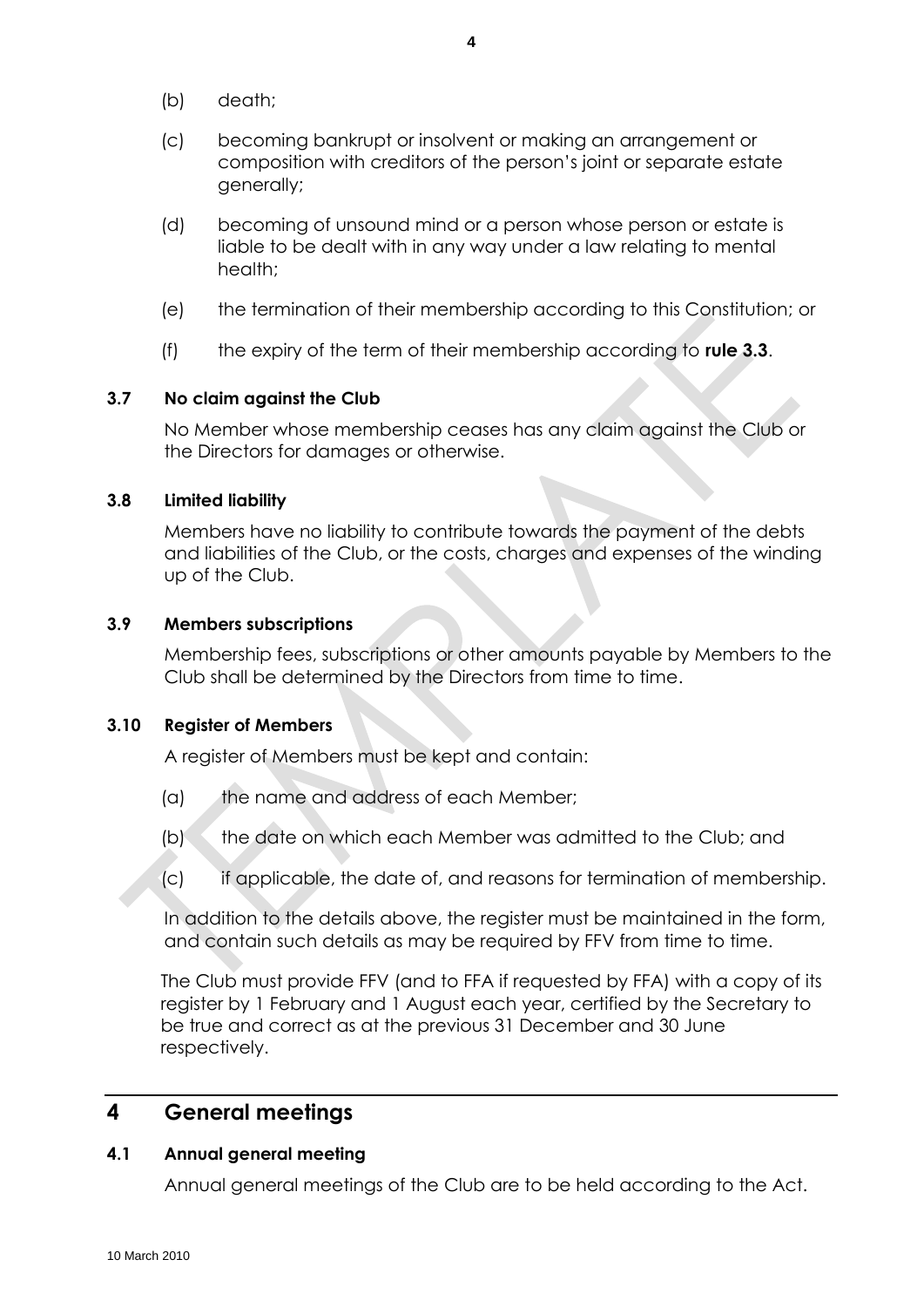#### **4.2 Power to convene general meeting**

The Directors may convene a general meeting when they think fit and must do so if required under the Act.

#### **4.3 Notice of general meeting**

Notice of a meeting of Members must be given at least 21 days before the meeting and in accordance with **rule [17](#page-20-0)** and the Act.

#### **4.4 Directors entitled to attend general meetings**

A Director is entitled to receive notice of and attend and speak at all general meetings.

#### **4.5 Non-receipt of notice**

The non-receipt of a notice convening, cancelling or postponing a general meeting by, or the accidental omission to give a notice of that kind to, a person entitled to receive it, does not invalidate any resolution passed at the general meeting or at a postponed meeting or the cancellation or postponement of the meeting.

# **5 Proceedings at general meetings**

#### <span id="page-8-2"></span>**5.1 Number for a quorum**

Subject to **rule [5.4](#page-8-0)**, 20 at your club who are Members and eligible to vote are a quorum at a general meeting.

#### **5.2 Requirement for a quorum**

An item of business may not be transacted at a general meeting unless a quorum is present when the meeting proceeds to consider it.

If a quorum is present at the beginning of a meeting it is taken to be present throughout the meeting unless the chairman of the meeting (on their own motion or at the request of a Member who is present) declares otherwise.

#### **5.3 Quorum and time**

If within 30 minutes after the time appointed for a general meeting a quorum is not present, the meeting:

- (a) if convened by, or on requisition of, Members is dissolved; and
- <span id="page-8-1"></span>(b) in any other case stands adjourned to the same day in the next week and the same time and place, or to such other day, time and place as the Directors appoint by notice to those entitled to notice of the meeting.

#### <span id="page-8-0"></span>**5.4 Adjourned meeting**

At a meeting adjourned under **rule [5.3\(b\)](#page-8-1)**, 10 by number of those persons who are Members and who are present and eligible to vote are a quorum.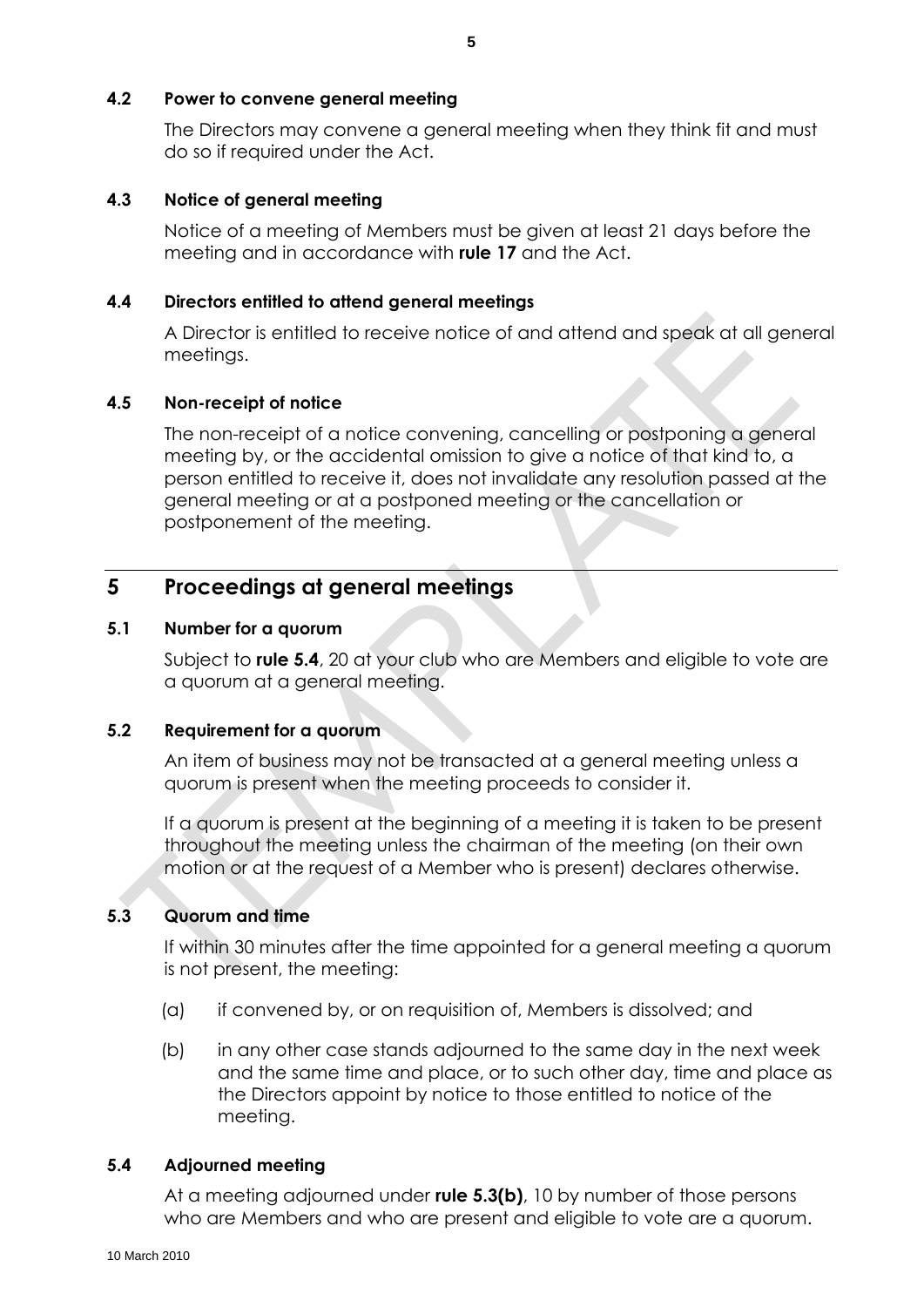If a quorum is not present within 30 minutes after the time appointed for the adjourned meeting, the meeting is dissolved.

#### **5.5 President to preside over general meetings**

The President is entitled to preside at general meetings. If a general meeting is convened and there is no President, or the President is not present within 15 minutes after the time appointed for the holding of the meeting or is unable or unwilling to act, the Directors shall appoint a Director to preside as chairman for that meeting only.

#### **5.6 Conduct of general meetings**

The chairman of a general meeting:

- (a) has charge of the general conduct of the meeting and of the procedures to be adopted;
- (b) may require the adoption of any procedure which is in their opinion necessary or desirable for proper and orderly debate or discussion or the proper and orderly casting or recording of votes; and
- (c) may, having regard where necessary to the Act, terminate discussion or debate on any matter whenever they consider it necessary or desirable for the proper conduct of the meeting.

A decision by the chairman under this rule is final.

#### **5.7 Adjournment of general meeting**

The chairman of a general meeting may at any time during the meeting adjourn the meeting or any business, motion, question, resolution, debate or discussion being considered or remaining to be considered by the meeting.

The adjournment may be either to a later time at the same meeting or to an adjourned meeting at any time and any place.

The chairman may, but need not, seek any approval for the adjournment.

Unless required by the chairman, a vote may not be taken or demanded in respect of any adjournment.

Only unfinished business is to be transacted at a meeting resumed after an adjournment.

#### **5.8 Notice of adjourned meeting**

It is not necessary to give any notice of an adjournment or of the business to be transacted at any adjourned meeting unless a meeting is adjourned for one month or more.

In that case, the same period of notice as was originally given for the meeting must be given for the adjourned meeting.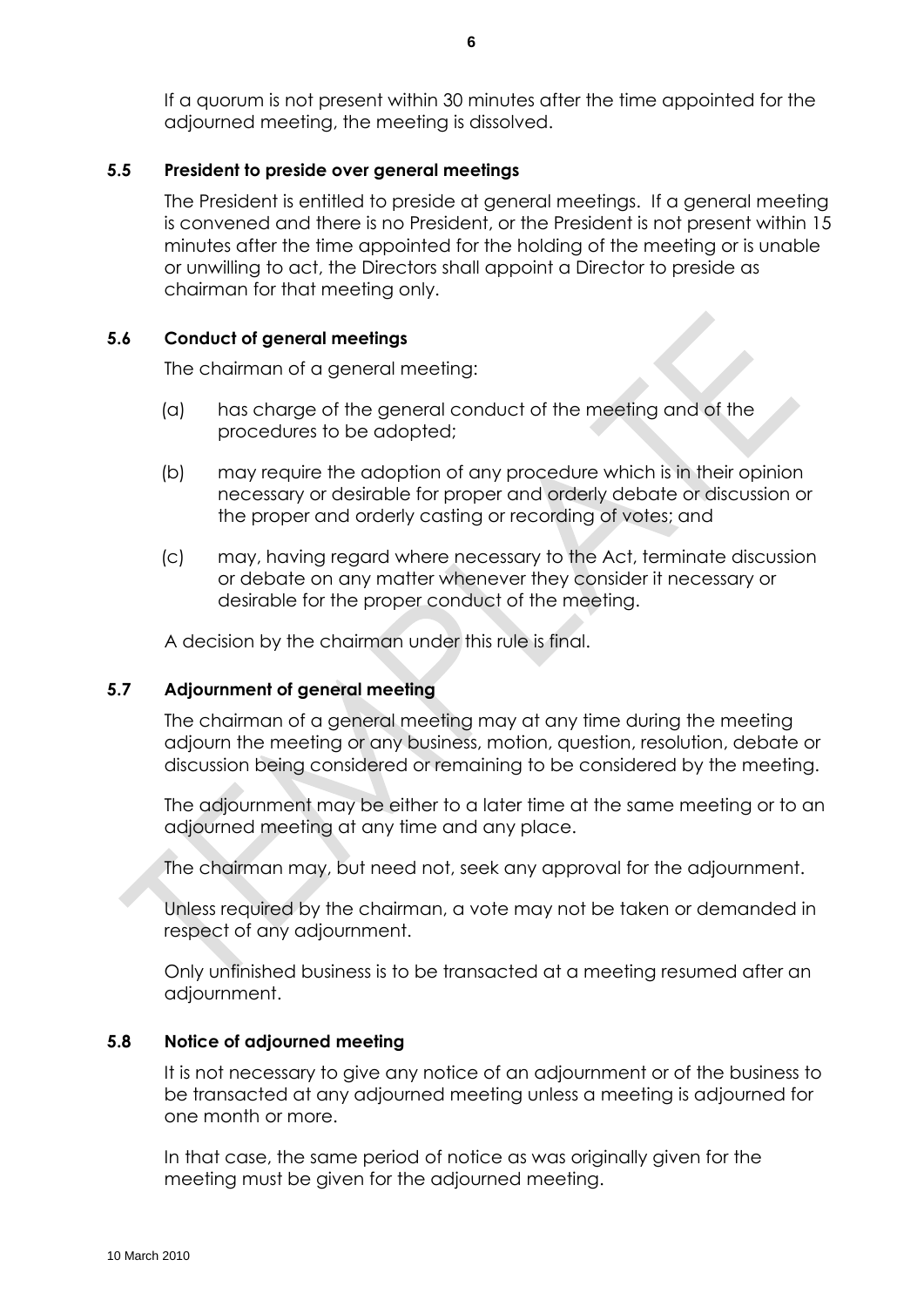#### **5.9 Questions decided by majority**

Subject to the requirements of the Act requiring a Special Resolution, **rule 1.2**, a resolution is carried if a simple majority of the votes cast on the resolution are in favour of it.

#### **5.10 Equality of votes casting vote for chairman**

Except on a resolution to elect a Director, if there is an equality of votes, whether on a show of hands or on a poll, the chairman of the meeting is entitled to a casting vote in addition to any votes to which the chairman is otherwise entitled.

#### **5.11 Declaration of results**

At any general meeting a resolution put to the vote of the meeting must be decided on a show of hands unless a poll is properly demanded and the demand is not withdrawn.

A declaration by the chairman that a resolution has on a show of hands been carried or carried unanimously, or by a particular majority, or lost, and an entry to that effect in the minutes of the meetings of the Club, is conclusive evidence of the fact.

Neither the chairman nor the minutes need state and it is not necessary to prove, the number or proportion of the votes recorded for of or against the resolution.

#### **5.12 Poll**

If a poll is properly demanded, it must be taken in the manner and at the date and time directed by the chairman and the result of the poll is the resolution of the meeting at which the poll was demanded.

A poll demanded on the election of a chairman or on a question of adjournment must be taken immediately.

A demand for a poll may be withdrawn.

A demand for a poll does not prevent the meeting continuing for the transaction of any business other than the question on which the poll has been demanded.

#### **5.13 Objection to voting qualification**

An objection to the right of a person to attend or vote at the meeting or adjourned meeting:

- (a) may not be raised except at that meeting; and
- (b) must be referred to the chairman of the meeting, whose decision is final.

A vote not disallowed under the objection is valid for all purposes.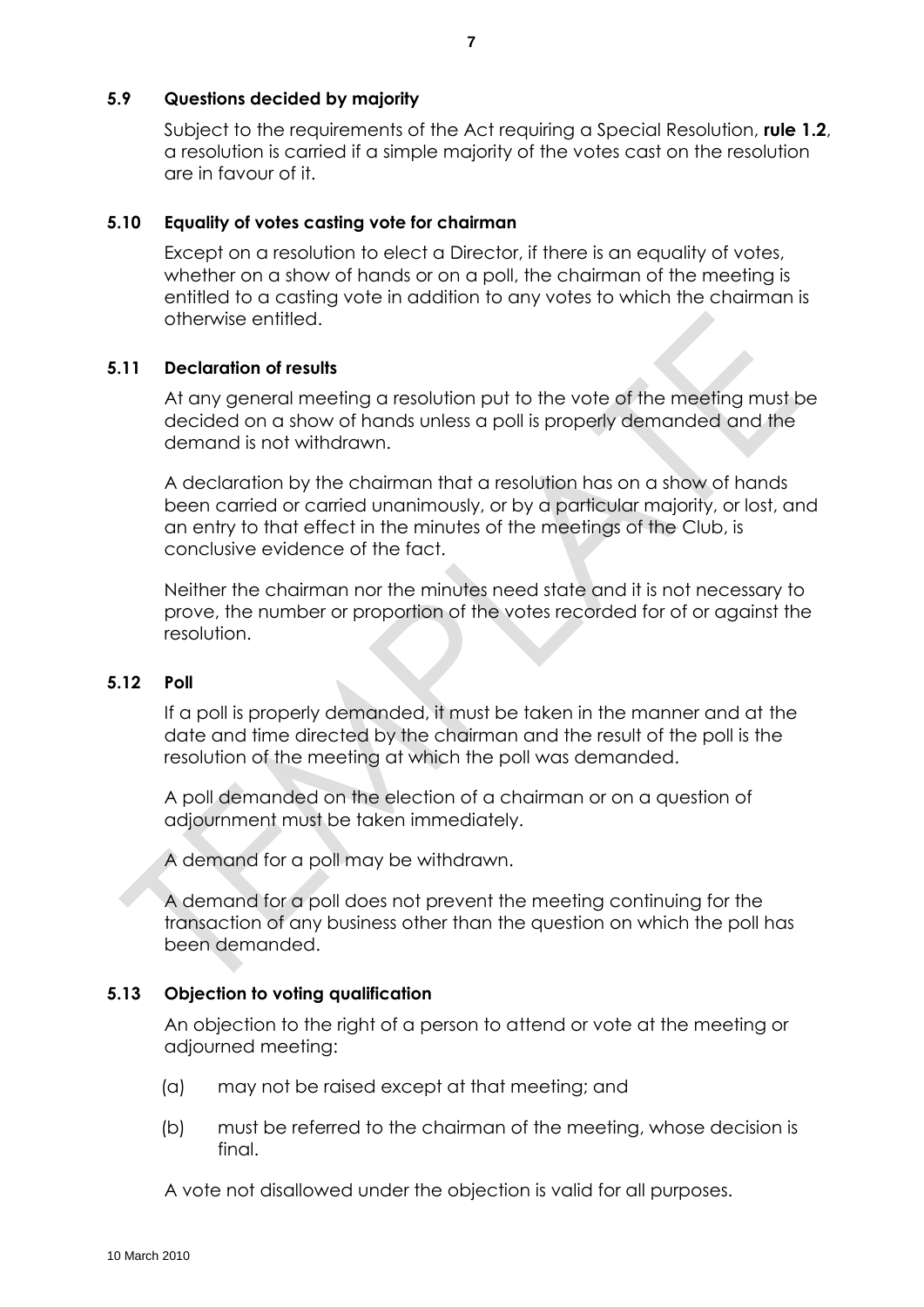#### **5.14 Chairman to determine any poll dispute**

If there is a dispute as to the admission or rejection of a vote, the chairman of the meeting must decide it and their decision made in good faith is final and conclusive.

# **6 Votes of Members**

#### **6.1 Votes on show of hands**

On a show of hands each Member entitled to vote under **rule 3.2** and present at a general meeting has one vote.

#### **6.2 Votes on a poll**

On a poll each Member over the age of 18 years of age present in person has one vote and each person over the age of 18 years of age present as an attorney or Representative of a Member whether over the age of 18 years of age or not has one vote for that Member.

#### **6.3 Proxy voting**

Proxy voting is not permitted at meetings of the Club.

# **7 FFA and FFV**

#### <span id="page-11-0"></span>**7.1 Constitution**

The Club must:

- (a) be a body corporate or incorporated association to be recognised by FFA and/or FFV and must have the following characteristics:
	- (i) it organises teams to participate in competitions sanctioned by FFV or FFA;
	- (ii) all members of its teams are entitled to membership;
	- (iii) members may vote in an election for any officeholders (whether directly if over 18 years of age or indirectly through the Junior Member's parent or other legal guardian if under 18 years of age);
	- (iv) agrees to be bound by the Statutes and Regulations, the Laws of the Game and those FFA or FFV rules (including the respective constitutions) and by-laws expressed to apply to it; and
	- (v) prevent infringement of the constitutions and by-laws of FFA and FFV and protect Football from abuse;
- (b) amend:
	- (i) this Constitution; or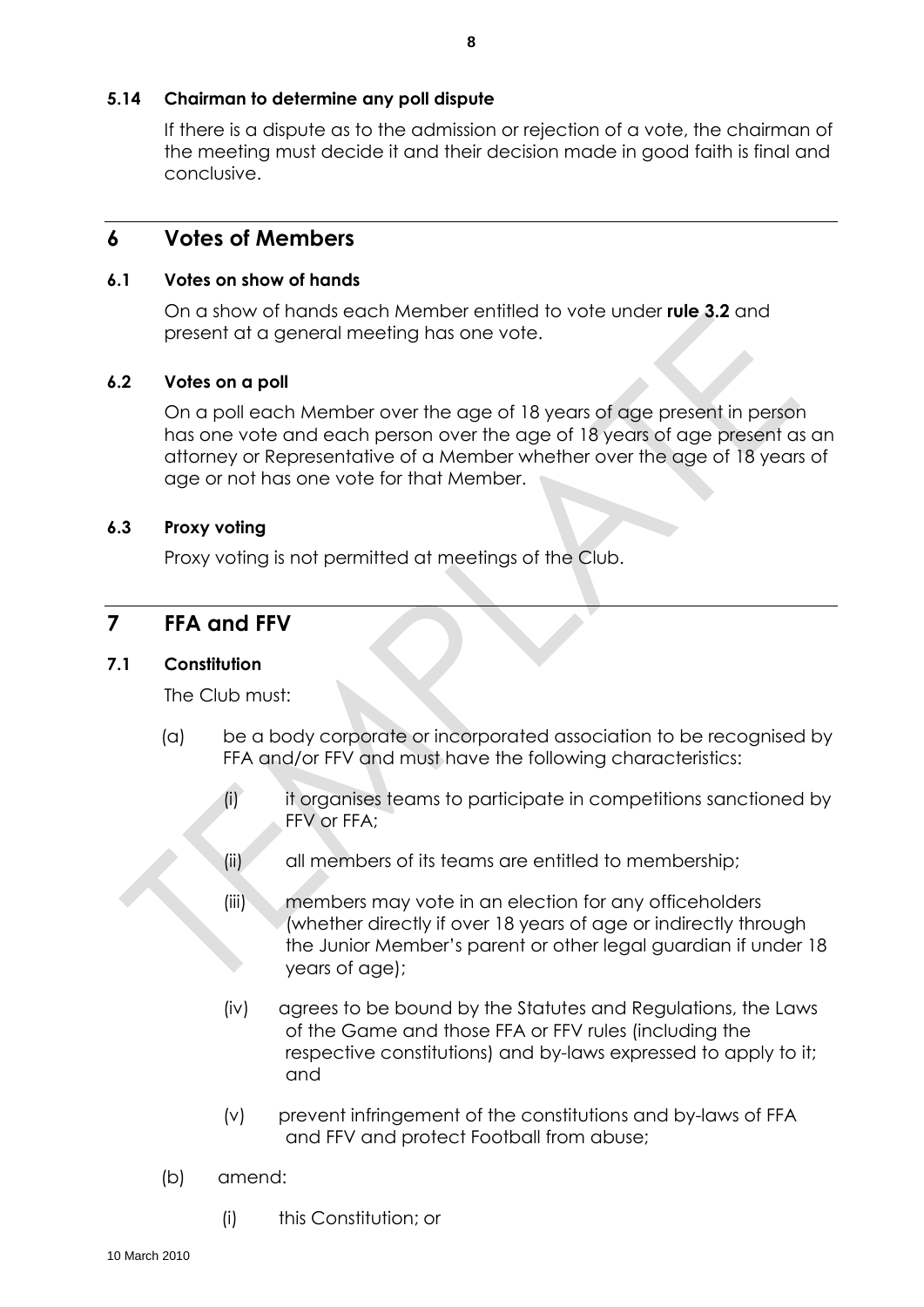(ii) the By-laws,

to promptly adopt changes in the constitutions and by-laws of FFA and/or FFV made from time to time to the extent that they are applicable to the Club. In this clause the reference to changes to bylaws includes additional or replacement by-laws;

- (c) not otherwise amend or vary this Constitution without the consent of FFV and in accordance with the Act; or
- (d) not otherwise amend or vary any of its By-laws without the consent of FFV.

FFV must consent to any amendment to this Constitution or those By-laws which are required by law.

# **7.2 Enforcement of rules**

Subject to applicable law, the Club must:

- (a) promulgate and comply with, and do everything within its power to enforce compliance with, the Statutes and Regulations and the Laws of the Game; and
- (b) co-operate with FFA and FFV in all matters relating to the organisation of competitions, the Club's own competitions and Football in general.

# **7.3 Disputes**

- (a) This **rule 7.3** applies to a Dispute.
- (b) The parties to a Dispute must meet and discuss the matter in dispute, and, if possible, resolve the Dispute within 14 days after the Dispute comes to the attention of all of the parties.
- (c) If the parties are unable to resolve the Dispute at the meeting or meetings held in accordance with **rule 8.2(b)**, or if a party fails to attend such a meeting, then the parties must, within 10 days, hold a meeting in the presence of a mediator.
- (d) The mediator must be:
	- (i) a person chosen by agreement between the parties; or
	- (ii) in the absence of agreement:
		- (A) in the case of a Dispute between a Member and another Member, a person appointed by the Directors; or
		- (B) in the case of a Dispute between a Member and the Club, a person appointed by FFV.
- (e) A Member can be a mediator.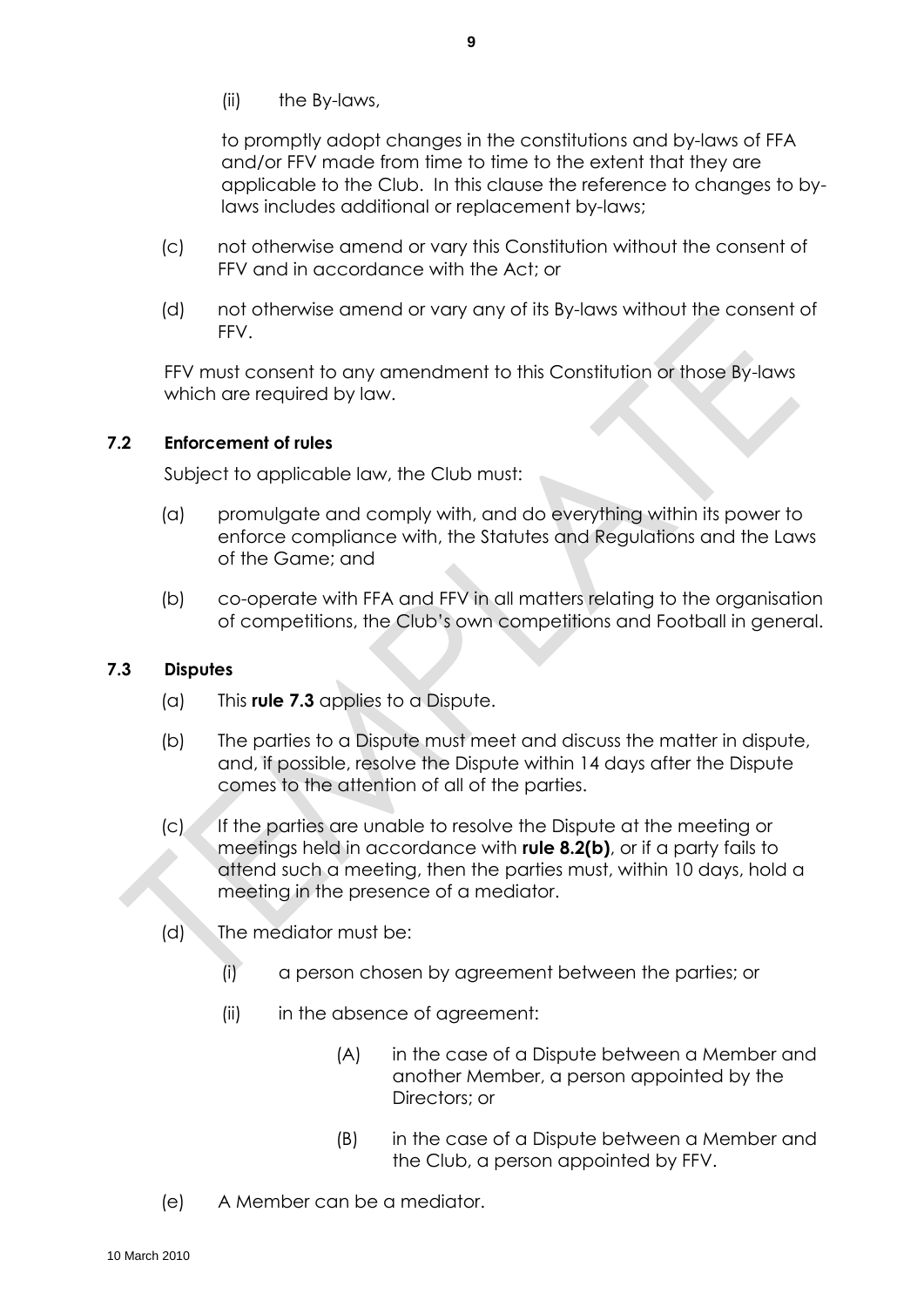- (g) The parties to a Dispute must, in good faith, attempt to settle the Dispute by mediation.
- (h) The mediator, in conducting the mediation, must:
	- (i) give the parties to the mediation process reasonable opportunity to be heard; and
	- (ii) allow due consideration by all parties of any written statement submitted by any party; and
	- (iii) ensure that natural justice is accorded to the parties to the Dispute throughout the mediation process.
- (i) The mediator must not determine the Dispute.
- (j) If the mediation process does not result in the Dispute being resolved, the parties may then seek to resolve the Dispute in accordance with the process set out in the Grievance Procedure.

# **8 Patrons and Life Members**

#### **8.1 Appointment and removal of Patrons**

The Directors may appoint and remove Patrons of the Club.

#### **8.2 Rights of Patrons**

Patrons are:

- (a) entitled to notice of all general meetings;
- (b) entitled to attend and speak at general meetings; and
- (c) not entitled to vote at any general meeting.

# <span id="page-13-0"></span>**8.3 Eligibility for Life Membership**

Any Member or Director may nominate an individual for admission as a Life Member.

#### **8.4 Nomination requirements**

A nomination under **rule [8.3](#page-13-0)** must:

- (a) be in writing in the form determined by the Directors from time to time; and
- (b) set out the reasons why, in the opinion of the nominator, the nominee should be considered for Life Membership.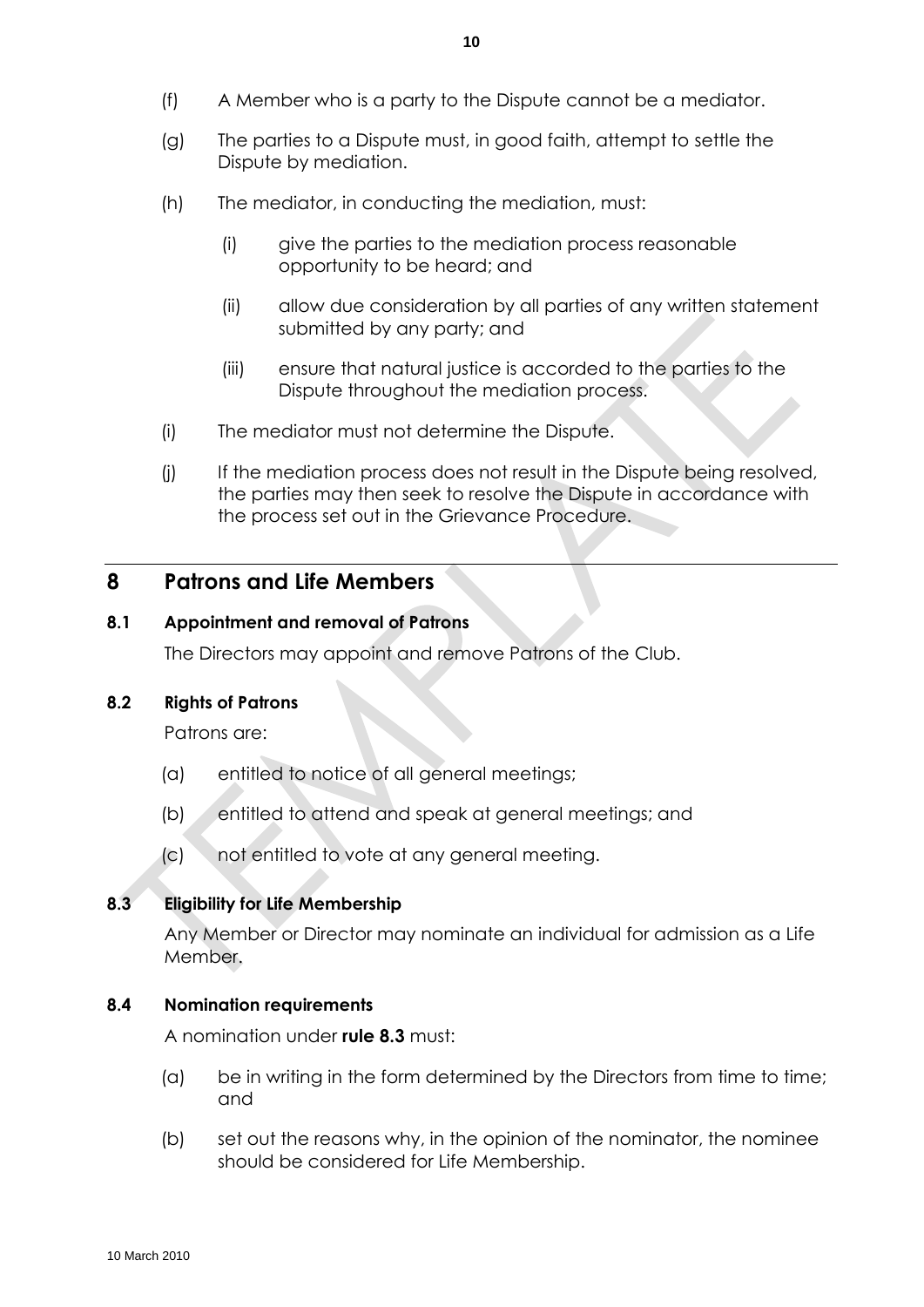#### **8.5 Admission to Life Membership**

Nominations for admission to Life Membership are to be considered by the Directors at their next meeting after the nomination is received.

In their absolute discretion, and without the need to give reasons for doing so, the Directors may recommend the nomination, or decide not to recommend or submit the nomination, to the next annual general meeting for approval.

A nominee is admitted to Life Membership if:

- (a) the Directors recommend that the nominee be admitted to Life Membership; and
- (b) the recommendation is approved by a majority of two-thirds of Members present at the annual general meeting at which the recommendation is considered.

#### **8.6 Rights of Life Members**

Unless also an Ordinary Member a Life Member:

- (a) is not to be counted in a quorum under **rule [5.1](#page-8-2)**;
- (b) has the right to remain a Life Member until they die or resign their Life Membership or unless they are expelled from the Club;
- (c) subject to any separate agreement with the Club to the contrary, has no obligation, and may not be required, to pay any subscription or other amount;
- (d) is entitled to receive notice of general meetings;
- (e) is entitled to attend and speak at general meetings; and
- $(f)$  is not entitled to vote at any general meeting.

# **9 Directors**

#### **9.1 Number of Directors**

There are to be no more than 4 Directors comprised as follows:

- (a) the President;
- (b) the Secretary;
- (c) the Treasurer; and
- (d) **1** other committee member;

who must all be Ordinary Members (or the parent or other legal guardian of a Junior Member) and who shall be elected under **rule 9.2**.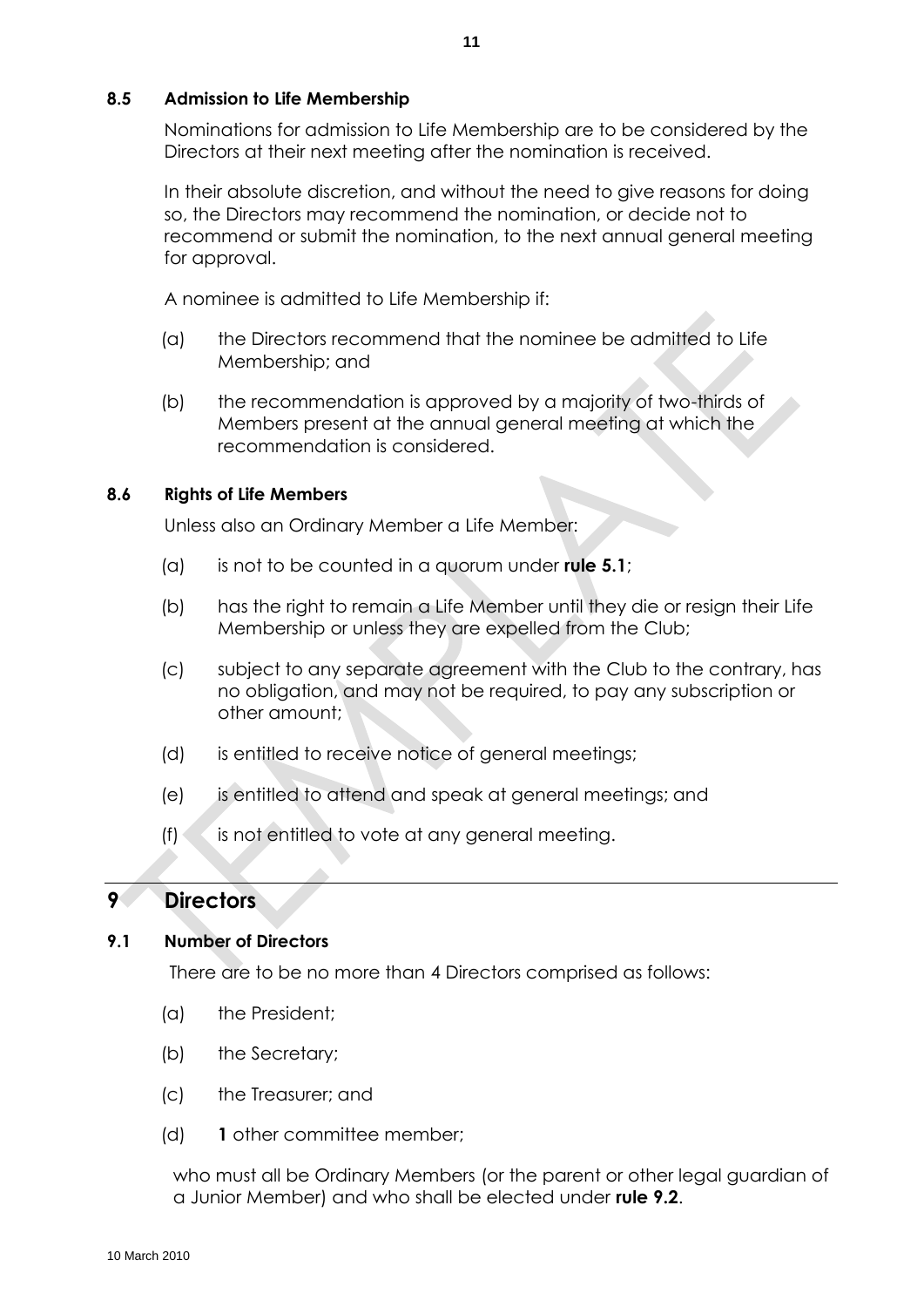#### **9.2 Elections**

A Member or a Director may nominate a person for election as a Director (including as President). A nomination must be in writing and signed by the nominator and nominee.

If insufficient nominations are received to fill all available Director vacancies the candidates nominated shall, subject to declaration by the chairman, be deemed to be elected.

If the number of nominations received is equal to the number of vacancies to be filled, the persons nominated shall, subject to declaration by the chairman, be deemed to be elected.

If the number of nominations exceeds the number of vacancies to be filled, voting papers shall be prepared containing the names of the candidates in alphabetical order, for each vacancy.

Elections shall be conducted by such means as is prescribed by the Directors.

#### **9.3 Term of office**

Directors shall hold office for a term of two years and subject to this Constitution, shall hold office from the conclusion of the Annual General Meeting at which they were elected until the conclusion of the second following Annual General Meeting.

#### **9.4 Maximum term of office**

Unless otherwise approved by the Members in General meeting a Director may not serve more than three consecutive terms as a Director.

If a Director has served three consecutive terms, they may not be elected as a Director again until the second annual general meeting after the end of their third term of office.

#### **9.5 Casual vacancy**

The Directors may at any time appoint a person to be a Director to fill a casual vacancy.

A Director appointed under this rule holds office until the end of the term of the Director in whose place they were appointed.

Service as a Director under this rule is a full term of office for the purposes of **rule 9.3**.

#### <span id="page-15-0"></span>**9.6 Remuneration of Directors**

A Director may not be paid for services as a Director but, with the approval of the Directors, may be reimbursed by the Club for their reasonable expenses when:

(a) travelling to or from meetings of the Directors, a Committee or the Club; or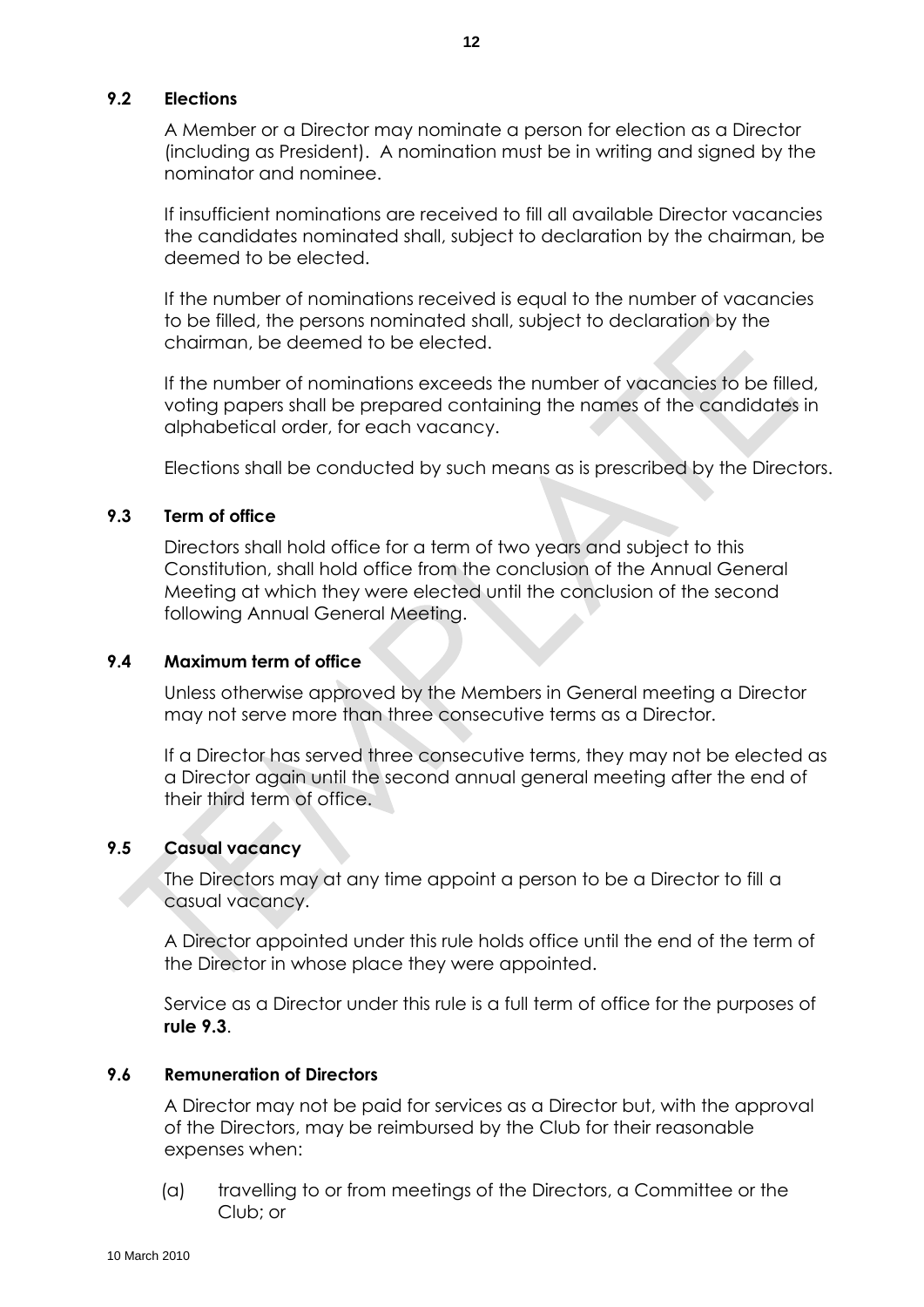(b) otherwise engaged on the affairs of the Club.

#### **9.7 Vacation of office**

The office of a Director becomes vacant when the Director:

- (a) is disqualified by the Act from being a committee member;
- (b) is disqualified by the Corporations Act from being a director;
- (c) becomes of unsound mind or a person whose person or estate is liable to be dealt with in any way under a law relating to mental health;
- (d) resigns office by notice in writing to the Club;
- (e) is not present personally at three consecutive Directors' meetings without leave of absence from the Directors.

#### **9.8 Directors to be bound by Club, FFV and FFA Rules**

By accepting office, each Director agrees to be bound by and observe:

- (a) This Constitution;
- (b) The Statutes and Regulations and those of the By-Laws expressed to apply to or in relation to Directors of Clubs;
- (c) The Statutes and Regulations and the constitutions and by-laws of FFA and FFV as enforced from time to time;
- (d) The FFV Codes of Behaviour and Rules of Competition, as amended from time to time; and
- (e) The FFA Code of Conduct, as amended from time to time.

# **10 Powers and duties of Directors**

#### **10.1 Directors to manage Club**

The Directors are to manage the Club's business and may exercise those of the Club's powers that are not required, by the Act or by this Constitution, to be exercised by the Club in general meeting.

#### **10.2 Minutes**

The Directors must cause minutes of meetings to be made and kept according to the Act.

#### **10.3 Signing Cheques and other negotiable instruments**

Cheques and other negotiable instruments must be signed by at least two Directors nominated by the Directors.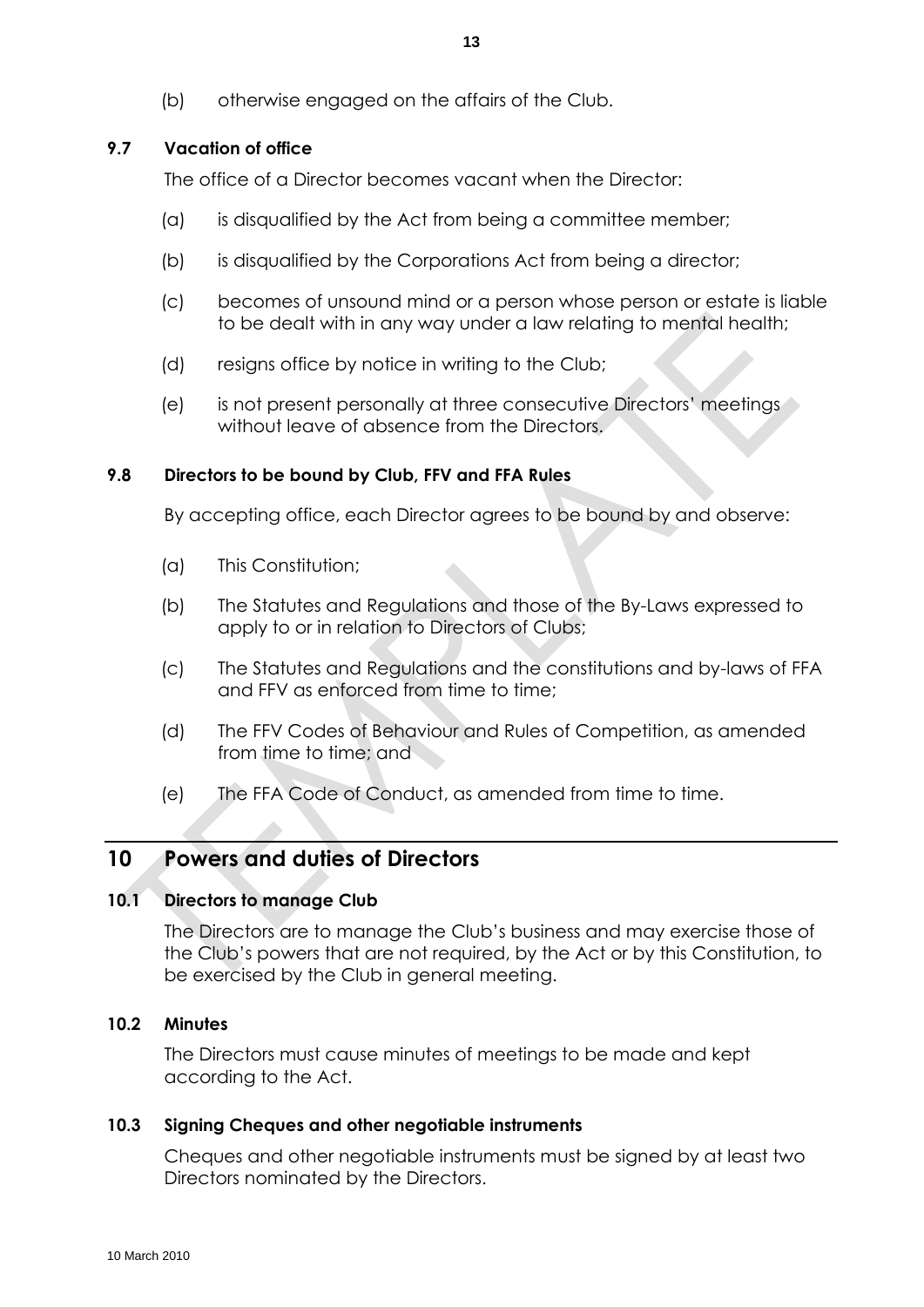# **11 Proceedings of Directors**

#### **11.1 Directors meetings**

The Directors may meet together for conducting business, adjourn and otherwise regulate their meetings as they think fit. The Directors consent, by accepting nomination as a Director, to meetings being held using any technology that gives the Directors, as a whole, a reasonable opportunity to participate. To avoid doubt, this includes meetings held by telephone and/or video conferencing.

#### **11.2 Questions decided by majority**

A question arising at a Directors' meeting is to be decided by a majority of votes of the Directors present and entitled to vote.

#### **11.3 Chairman's casting vote**

The chairman of the meeting has a casting vote.

#### **11.4 Quorum**

Until otherwise determined by the Directors, 3 Directors (at least two of whom are entitled to vote) present in person or by proxy is a quorum.

#### **11.5 Effect of vacancy**

The continuing Directors may act despite a vacancy in their number. If the number of Directors is reduced below the number required for a quorum, the remaining Directors may act only for the purpose of filling the vacancies to the extent necessary to bring their number up to the number required for a quorum or to convene a general meeting.

#### **11.6 Director attending and voting by proxy**

A Director may attend and vote by proxy at a Directors' meeting if the proxy:

- (a) is another Director; and
- (b) has been appointed in writing signed by the appointer.

The appointment must be for a particular meeting.

#### **11.7 Convening meetings**

A Director may, and the Secretary on the request of a Director must, convene a Directors' meeting.

#### **11.8 President to preside at Directors' meeting**

The President is entitled to preside at Directors' meetings.

If the President is not present and able and willing to act within 15 minutes after the time appointed for a meeting or has signified an intention not to be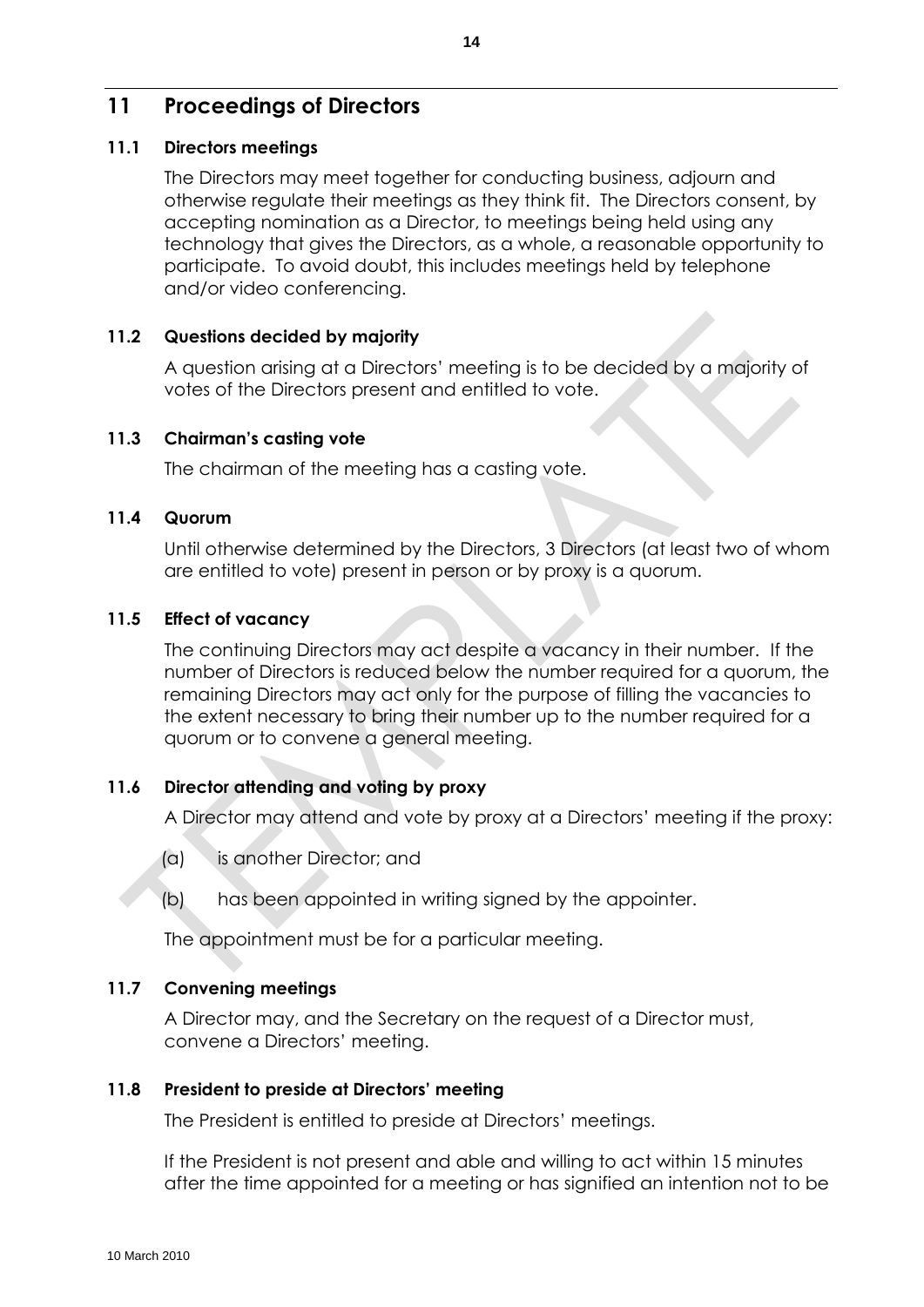present and able and willing to act, the Directors shall appoint a Director to preside as chairman for that meeting only.

#### **11.9 Committees**

The Directors may delegate any of their powers to Committees consisting of those persons they think fit, and may revoke that delegation.

#### **11.10 Powers delegated to Committees**

A Committee must exercise the powers delegated to it according to the terms of the delegation and to any directions of the Directors.

Powers delegated to and exercised by a Committee are taken to have been exercised by the Directors.

#### **11.11 Committee meetings**

Committee meetings are governed by the provisions of this Constitution dealing with Directors' meetings, as far as they are capable of application.

#### **11.12 Circulating resolutions**

The Directors may pass a resolution without a Directors' meeting being held if all of the Directors who are entitled to vote on the resolution sign a document containing a statement that they are in favour of the resolution set out in the document.

Separate copies of the document may be used for signing by Directors if the wording of the resolution and statement is identical in each copy.

The resolution is passed when the last Director signs.

#### **11.13 Validity of acts of Directors**

Everything done at a Directors' meeting or a Sub-Committee meeting, or by a person acting as a Director, are valid even if it is discovered later that there was some defect in the appointment, election or qualification of any of them or that any of them was disqualified or had vacated office.

# **12 Public Officer**

#### **12.1 Appointment of Public Officer**

There must be a Public Officer of the Club who:

- (a) must be resident in the State; and
- (b) is to be appointed by the Directors.

#### **12.2 Suspension and removal of Public Officer**

The Directors may suspend or remove a Public Officer from that office.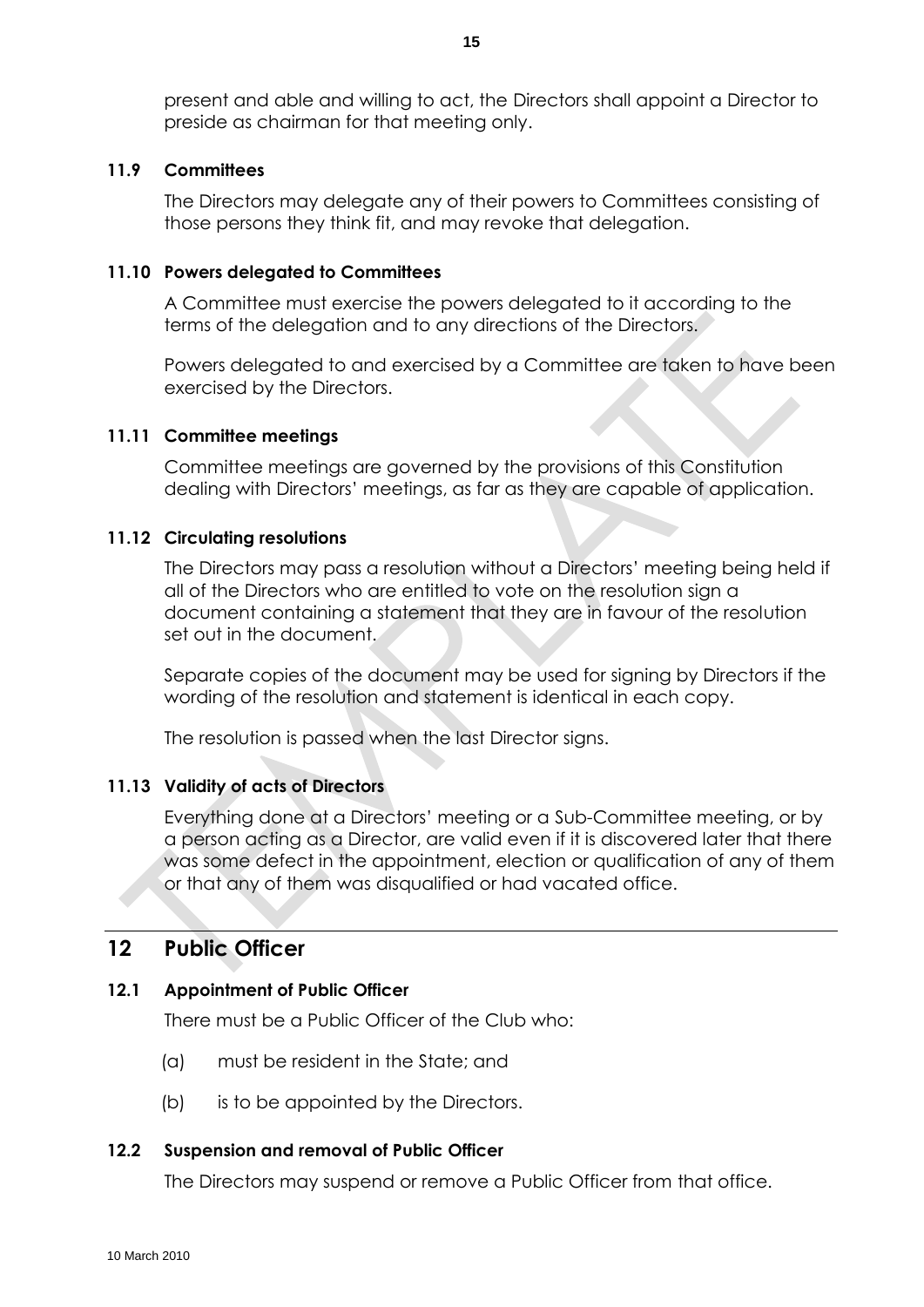#### **12.3 Powers, duties and authorities of Public Officer**

A Public Officer holds office on the terms and conditions (including as to remuneration) and with the powers, duties and authorities, as determined by the Directors

# **13 By-laws**

#### **13.1 Making and amending By-laws**

The Directors may from time to time make By-laws which in their opinion are necessary or desirable for the control, administration and management of the Club's affairs and may amend, repeal and replace those By-laws, but only to the extent the Club can do so under **rule [7.1](#page-11-0)**.

Subject to **rule [7.1](#page-11-0)**, the Club in general meeting, may amend, repeal and replace any By-law made by the Directors, but that does not affect the validity of anything previously done by the Directors or anyone under that Bylaw.

#### **13.2 Effect of By-law**

A By-law:

- (a) is subject to this Constitution;
- (b) must be consistent with this Constitution and the objectives stated in FFV's constitution, and if not, the Constitution prevails to the extent of the inconsistency; and
- (c) when in force, is binding on all Members and has the same effect as a provision in this Constitution.

# **14 Seals**

#### **14.1 Safe custody of common seals**

The Directors must provide for the safe custody of any seal of the Club.

#### **14.2 Use of common seal**

If the Club has a common seal or duplicate common seal:

- (a) it may be used only by the authority of the Directors; and
- (b) every document to which it is affixed must be signed by a Director and be countersigned by another Director or another person appointed by the Directors to countersign that document or a class of documents in which that document is included.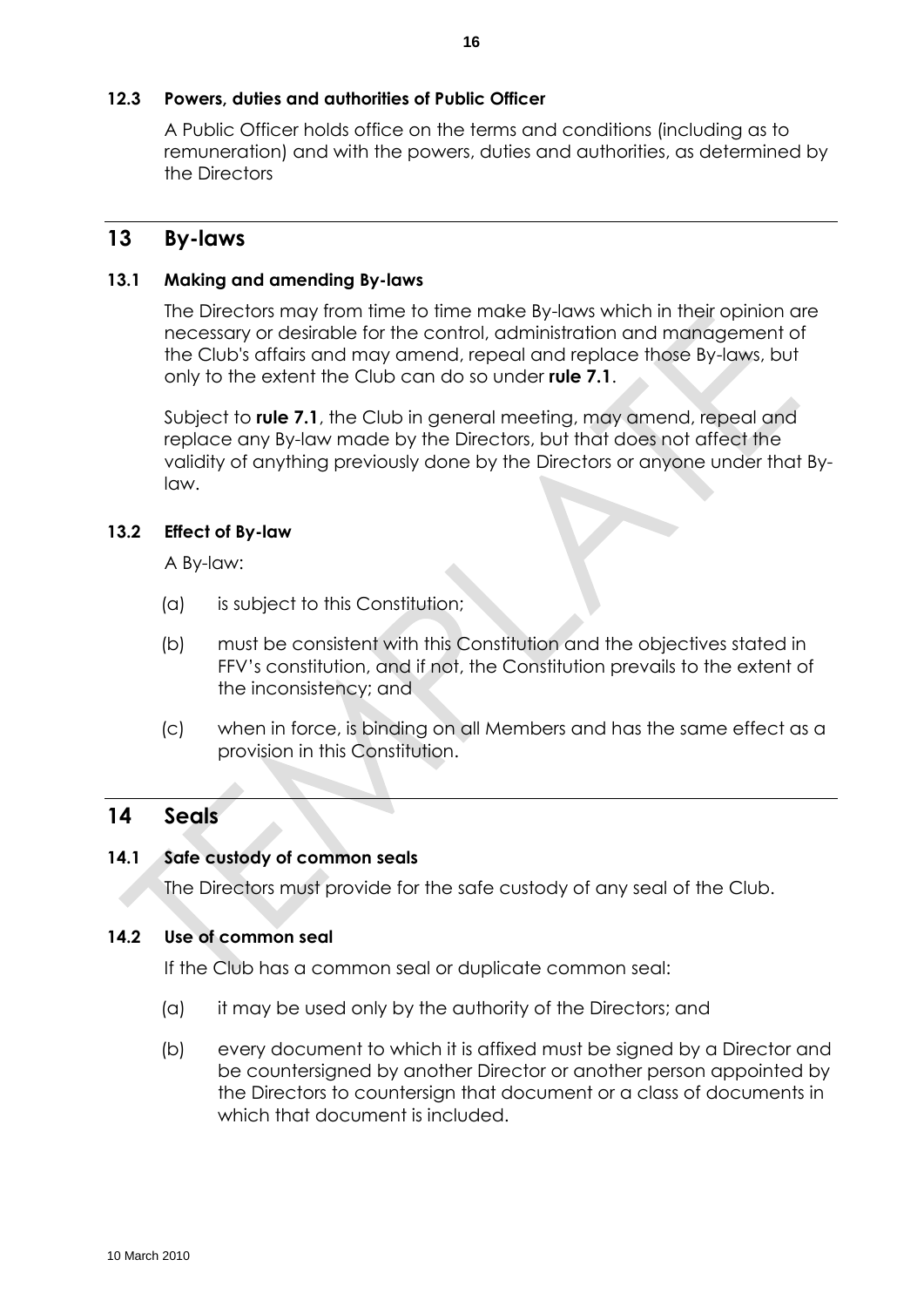## **15 Funds**

#### **15.1 Source of Funds**

The funds of the Club are to be derived from fees paid by Members and any other sources the Directors determine.

#### **15.2 Funds management**

The funds of the Club are to be used solely for the objects specified in **rule 2.1** in any manner the Directors determine.

# **16 Inspection of records**

#### **16.1 Inspection by Members**

Subject to the Act, the Directors may determine whether and to what extent, and at what times and places and under what conditions, the accounting records and other documents of the Club or any of them will be open for inspection by the Members.

#### **16.2 Right of a Member to inspect**

A Member does not have the right to inspect any document of the Club except as provided by law or authorised by the Directors or by the Club in general meeting.

#### **16.3 Custody of documents**

Except as otherwise provided in these rules, the Secretary must keep in his or her custody or under his or her control all books, documents and securities of the Club.

# <span id="page-20-0"></span>**17 Service of documents**

#### **17.1 Document includes notice**

In this **rule [17](#page-20-0)**, **document** includes a notice.

#### **17.2 Methods of service**

The Club may give a document to a Member:

- (a) personally; or
- (b) by sending it by post to the address for the Member in the Register or an alternative address nominated by the Member; or
- (c) by sending it to a fax number or electronic address nominated by the Member; or
- (d) by posting it on the Club's website.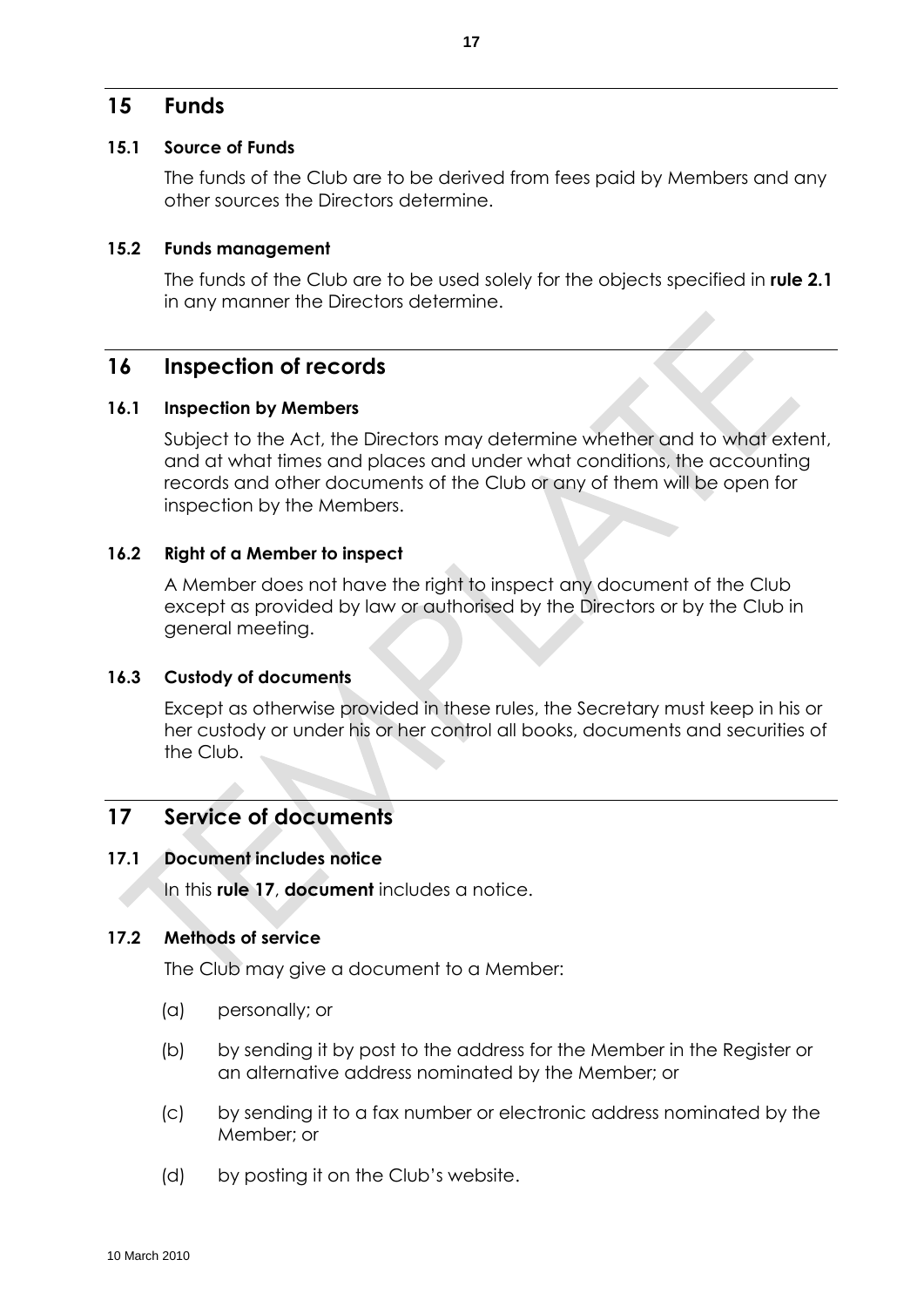#### **17.3 Methods of service on the Club**

A Member may give a document to the Club by:

- (a) delivering it to the Registered Office; or
- (b) sending it by post to the Registered Office; or
- (c) sending it to a fax number or electronic address nominated by the Club.

#### **17.4 Post**

A document sent by post if sent to an address:

- (a) in Australia, may be sent by ordinary post; and
- (b) outside Australia, must be sent by airmail,

and in either case is taken to have been received on the day after the date of its posting.

#### **17.5 Fax or electronic transmission**

If a document is sent by fax or electronic transmission, delivery of the document is taken to:

- (a) be effected by properly addressing and transmitting the fax or electronic transmission; and
- (b) have been delivered on the day following its transmission.

# **18 Indemnity**

#### **18.1 Indemnity of officers**

Every person who is or has been a Director or a Public Officer is entitled to be indemnified out of the property of the Club against:

- (a) every liability incurred by the person in that capacity (except a liability for legal costs); and
- (b) all legal costs incurred in defending or resisting (or otherwise in connection with) proceedings, whether civil or criminal or of an administrative or investigatory nature, in which the person becomes involved because of that capacity,

unless:

- (c) the Club is forbidden by statute to indemnify the person against the liability or legal costs; or
- (d) an indemnity by the Club of the person against the liability or legal costs would, if given, be made void by statute.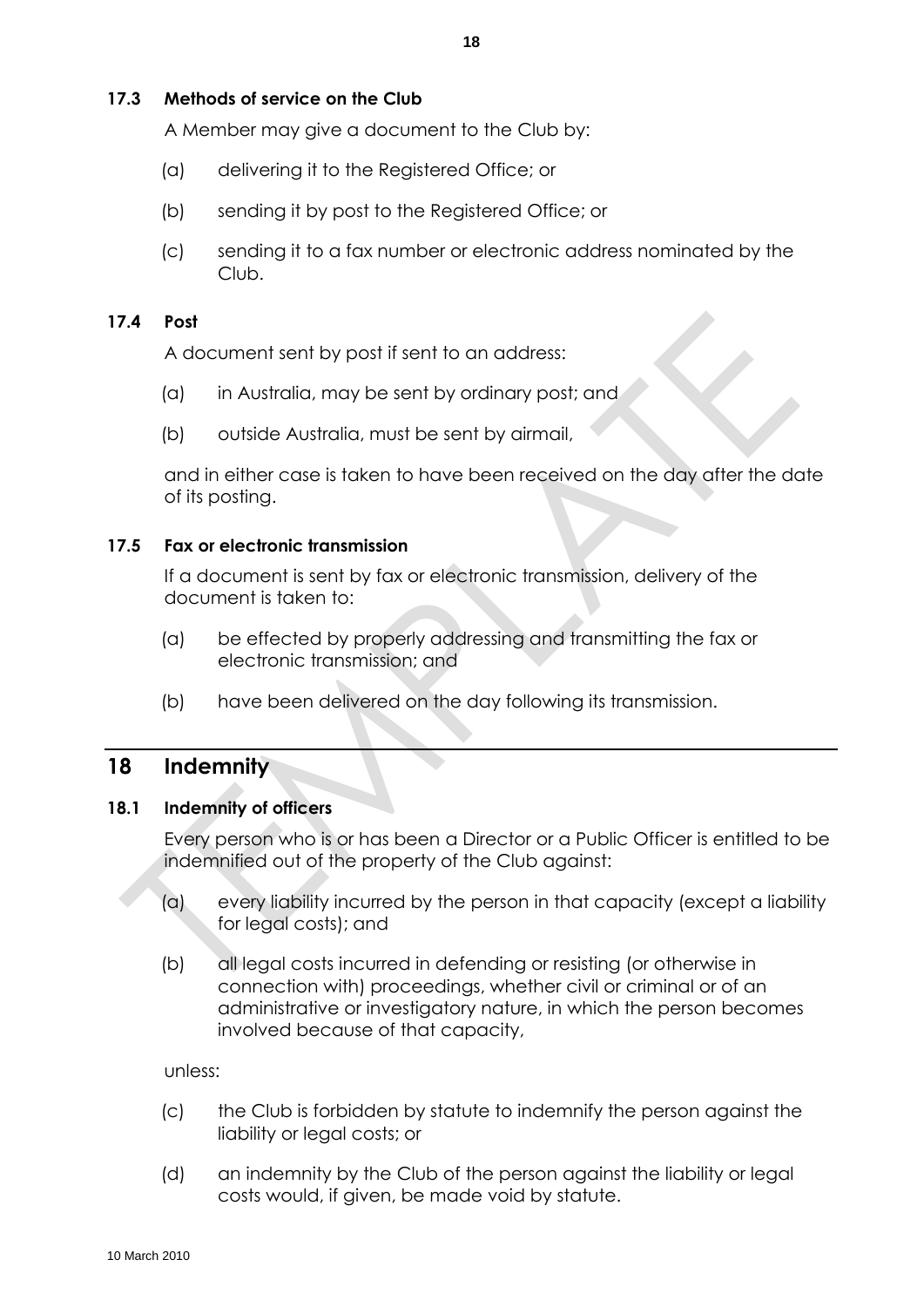#### **18.2 Insurance**

The Club may pay or agree to pay, whether directly or through an interposed entity, a premium for a contract insuring a person who is or has been a Director or Public Officer against liability incurred by the person in that capacity, including a liability for legal costs, unless the:

- (a) Club is forbidden by statute to pay or agree to pay the premium; or
- (b) contract would, if the Club paid the premium, be made void by statute.

# **19 Winding up**

#### **19.1 Contributions of Members on winding up**

Each Member must contribute to the Club's property if the Club is wound up while they are a Member or within one year after their membership ceases.

This contribution is for:

- (a) payment of the Club's debts and liabilities contracted before their membership ceased;
- (b) the costs of winding up; and
- (c) adjustment of the rights of the contributories among themselves,

and the amount is not to exceed \$1.00.

#### **19.2 Excess property on winding up**

If on the winding up or dissolution of the Club, and after satisfaction of all its debts and liabilities, any property remains, that property must be given or transferred to another body or bodies:

- (a) having objects similar to those of the Club; and
- (b) whose constitution prohibits (or each of whose constitutions prohibit) the distribution of its or their income and property among its or their members to an extent at least as great as is imposed on the Club under this Constitution.

That body is, or those bodies are, to be determined by the Members at or before the time of dissolution or, failing that a determination, by a judge who has or acquires jurisdiction in the matter.

#### **20 Accounts**

The Directors must cause the accounts of the Club to be audited as required by the Corporations Act and in compliance with the Act.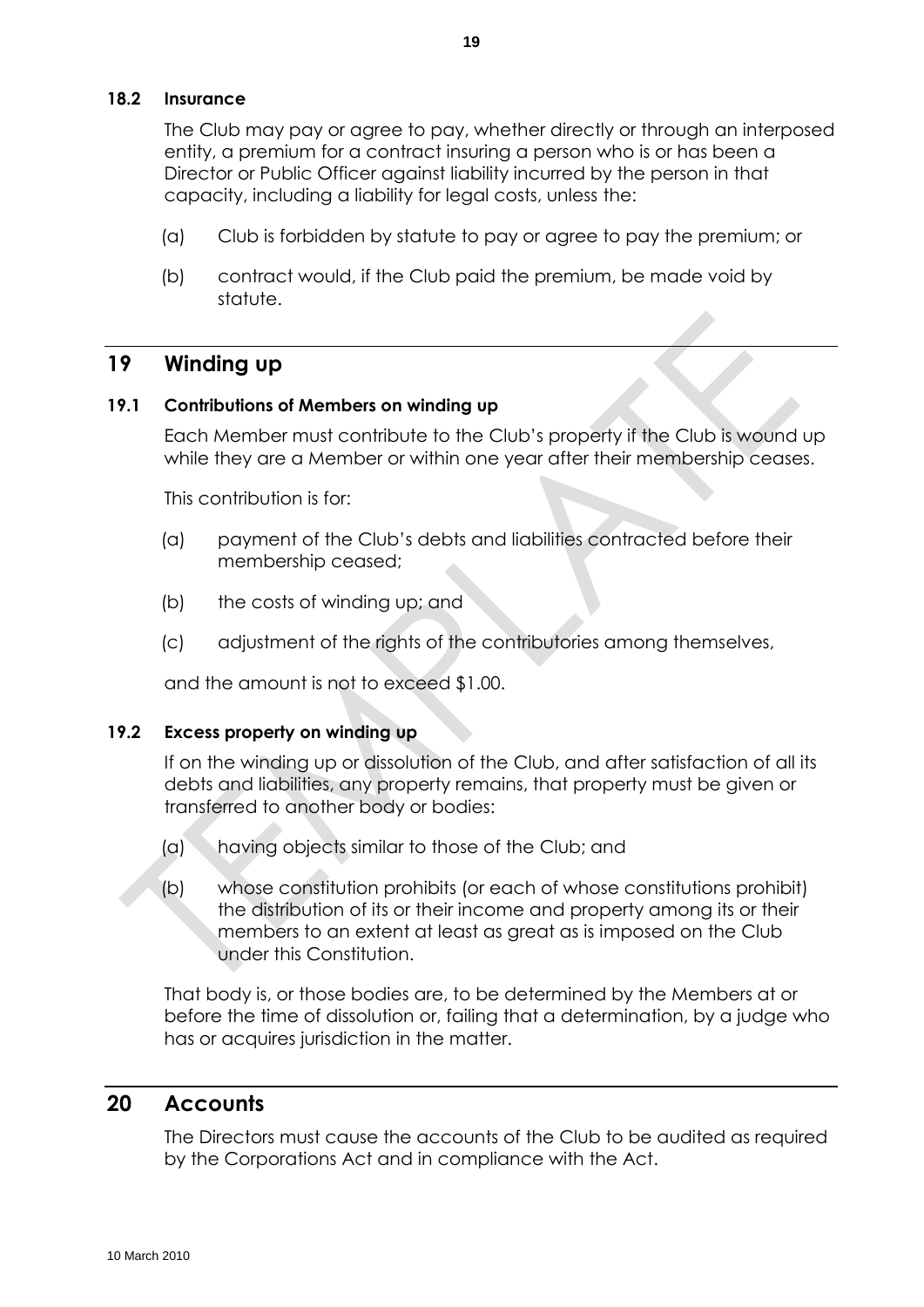# **21 Disciplining of members**

#### **21.1 Introduction**

This rule sets out the procedure for dealing with disciplinary actions and matters and:

- (a) establishes a Judiciary Panel to hear disciplinary matters of the Club; and
- (b) sets out the procedures of that Judiciary Panel.

#### **21.2 Judiciary Panel**

The Judiciary Panel shall be convened and function as follows.

- (a) The Directors may convene a Judiciary Panel of such persons, on such terms and for such purpose(s) as is required. A member of each Judiciary Panel appointed shall act as Judiciary Panel Secretary and keep records of all investigations and decisions.
- (b) The jurisdiction of a Judiciary Panel shall be limited to matters referred to it by the Directors in accordance with the Constitution and this rule.
- (c) Every referral to a Judiciary Panel shall be clear and unambiguous and shall clearly set out the matter(s) required to be investigated or determined by the Judiciary Panel.
- (d) Upon a referral to a Judiciary Panel the Judiciary Panel Secretary shall, as soon as practicable, appoint a time and place suitable to the Judiciary Panel for the proceedings.
- (e) A Judiciary Panel shall conduct any referral to it within such time as the Directors direct, provided always that a concerned person may apply for an adjournment by application in writing to the Judiciary Panel chairperson. Such application must be received at least 2 days prior to commencement of proceedings.
- (f) A Judiciary Panel shall have power to require the attendance of any Member or Club representative at any proceedings before it. Notice shall be given in accordance with this rule. Where a person who is required to attend, fails to attend without reasonable excuse, the Judiciary Panel may draw such inferences from that failure to attend as it considers reasonable.
- (g) The quorum for a Judiciary Panel shall be determined by the Directors.

#### <span id="page-23-0"></span>**21.3 Proceedings**

The proceedings of a Judiciary Panel shall be conducted as follows.

(a) Upon receipt of a referral the Judiciary Panel may request the party or parties concerned in the referral appear before it. Such request shall be in writing either delivered personally or in appropriate cases by post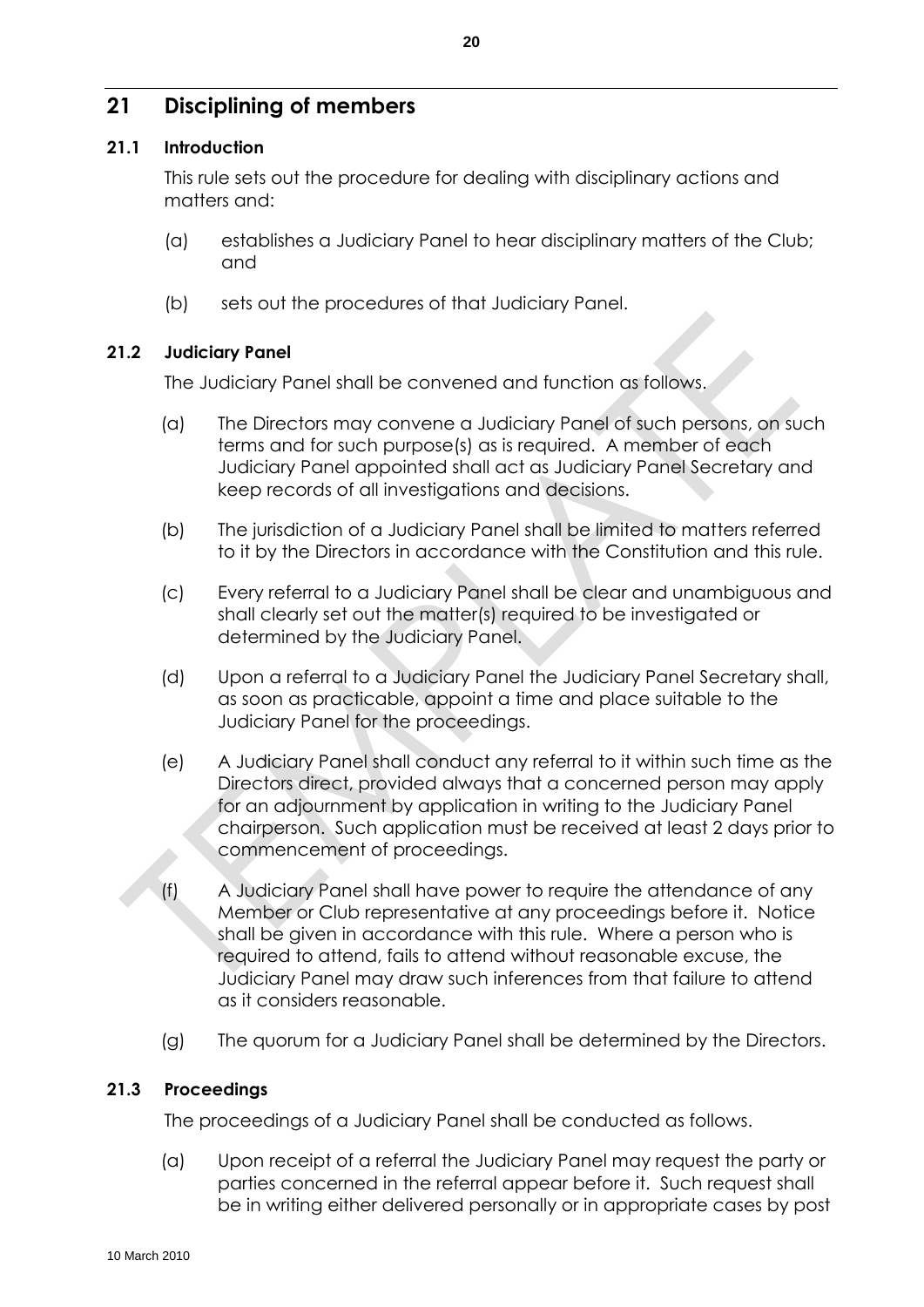or facsimile or email to the appropriate address or facsimile number of the party or parties concerned. The Judiciary Panel shall inquire into, or determine, the matters in question.

- (i) A notice given by post shall be deemed to have been given on the day following the day on which it was posted.
- (ii) A notice given by facsimile or email shall be deemed to be given upon receipt of a confirmation report confirming the facsimile was received at the facsimile number or where the email was not confirmed undeliverable at the email address to which it was sent.
- (b) Proceedings shall take place as soon as practicable. All parties concerned shall be given at least 7 days notice of the proceedings by the Judiciary Panel. The notice shall:
	- (i) be in writing;
	- (ii) state that the party or parties concerned are required to appear and in what capacity;
	- (iii) state the nature of the proceedings and the matters or alleged offence(s) the subject of investigation or determination, the possible penalty or penalties and the date, place and time of the hearing; and
	- (iv) be delivered in accordance with rule [21.3\(a\)](#page-23-0) above.
- (c) Persons appearing before the Judiciary Panel shall be entitled to call witnesses but must state their case in person unless the Judiciary Panel has permitted representation through an advocate. No person appearing before the Judiciary Panel shall be entitled to legal representation as of right at the proceedings. The chairperson will consider all requests for legal representation made by a party but the decision to allow legal representation is at the sole discretion of the chairperson. The chairperson is not required to give reasons for such decision. The person appearing before the Judiciary Panel and his/her witnesses shall be given a full opportunity to be heard. In his/her absence, or in the absence of his/her witnesses, a decision may be made by default. Before making a decision in default of appearance, the Judiciary Panel must satisfy itself that the party concerned was aware of the time, date and place of hearing and had been requested to appear in accordance with this rule.
- (d) The Judiciary Panel chairman shall announce the opening of the proceedings, stating the Judiciary Panel's authority, jurisdiction, composition and the nature and purpose(s) of the proceedings.
- (e) The procedure to be followed at proceedings shall be clearly explained by the Judiciary Panel chairman. The Judiciary Panel chairman shall state who is entitled to be present throughout proceedings during evidence and submissions.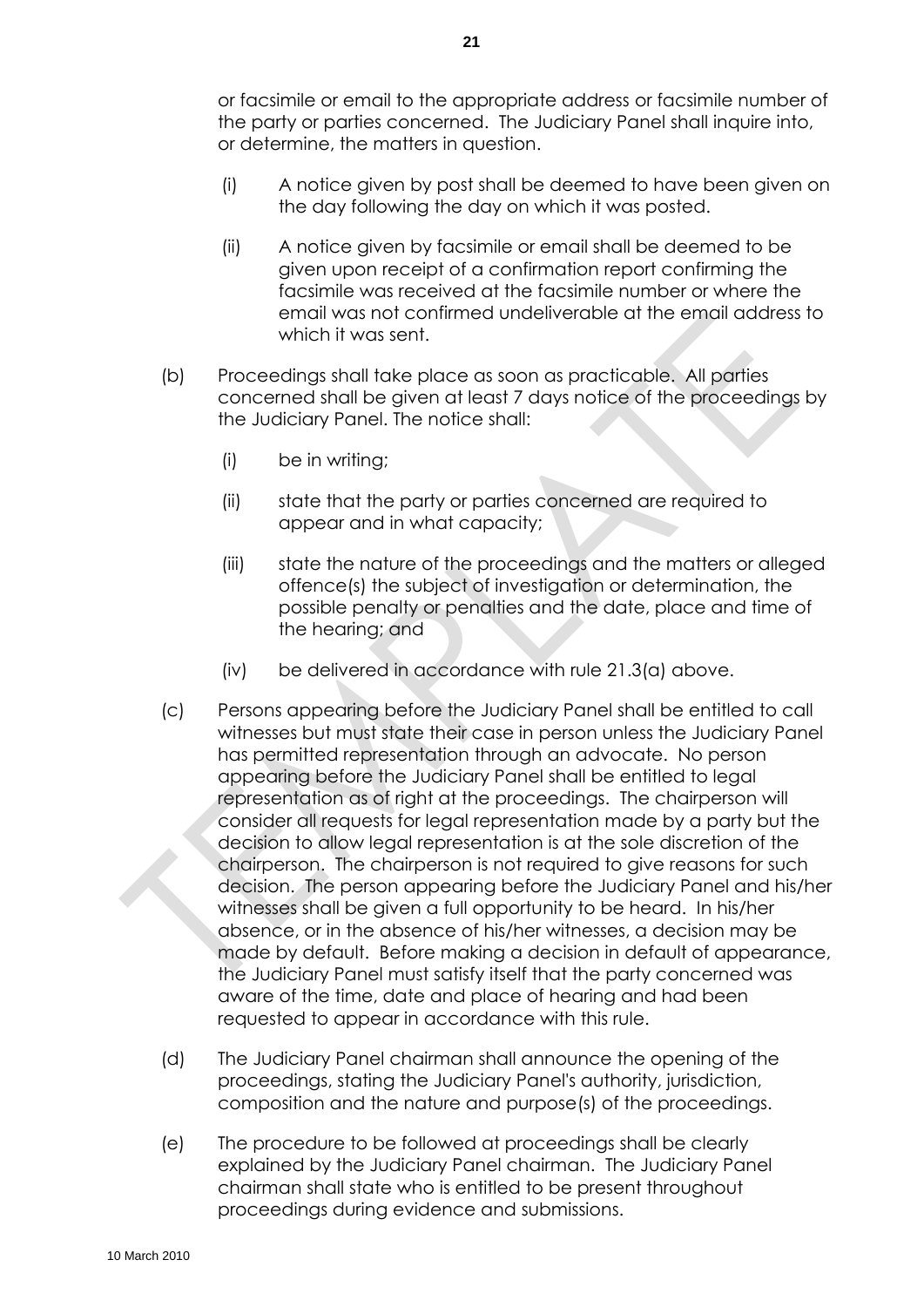- (f) The matter(s) the subject of proceedings shall then be read to the person(s) concerned. The body or person reporting the matter(s) the subject of the proceedings shall be given the opportunity to report the circumstances of those matter(s). The person(s) concerned will be given the opportunity to respond to this report and present evidence and submissions as to their view of the circumstances of those matter(s). Any witnesses called by either the reporting body or the person(s) concerned will be given the opportunity to give evidence or make submissions. Witnesses may be questioned on their evidence. Evidence and/or submissions may be tendered in writing.
- (g) The Judiciary Panel will consider the evidence presented. The Judiciary Panel may adjourn the hearing if necessary to do so. No other person shall be present or partake in any discussion with the Judiciary Panel at this time. If the Judiciary Panel finds an offence has not been committed or not proved it will advise the Directors and dismiss the charge accordingly.
- (h) If the Judiciary Panel finds an offence has been committed or proved it may impose, in its discretion, an appropriate penalty or penalties. It may also report its findings to the Directors with such recommendations as it considers appropriate. The Judiciary Panel chairperson will declare the proceedings closed.
- (i) If a decision cannot be given immediately after proceedings, the relevant party or parties must be advised of the time and place at which the decision will be given. The decision, any penalty and notice of the person's appeal rights shall be given in writing and signed by the Judiciary Panel chairperson.
- (j) Every decision of a Judiciary Panel under this Rule shall be conveyed in writing to the parties concerned.

# **21.4 Penalties**

- (a) Penalties which may be imposed include:
	- (i) a reprimand;
	- (ii) suspension, from such activities of the Club, including but not only competition, on such terms and for such period as the Judiciary Panel thinks fit;
	- (iii) exclusion from a particular competition, activity, event or events;
	- (iv) expulsion from the Club;
	- (v) a fine, imposed in such manner and in such amount as the Judiciary Panel thinks fit; or
	- (vi) such combination of any of the above penalties as the Judiciary Panel thinks fit.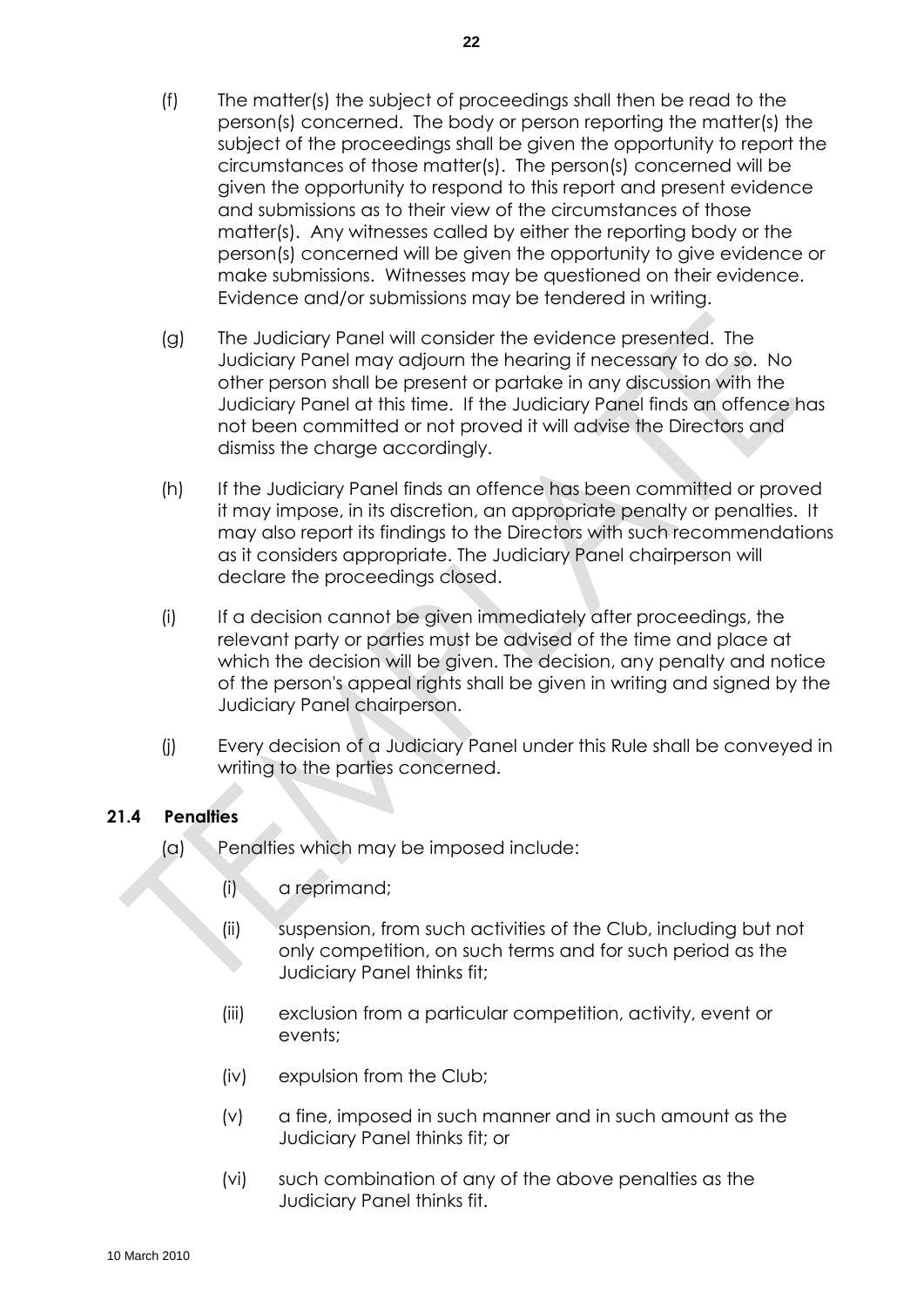(b) During proceedings, the subject(s) of the proceedings may be suspended, on such terms and for such period as the Judiciary Panel thinks fit and shall remain under suspension unless the Judiciary Panel decides otherwise.

#### **21.5 Effect of Penalty**

- (a) Where a Member is suspended under this rule, all rights and privileges of that Member shall be forfeited, either partially or completely, during the period of suspension. In the case of complete suspension, a Member shall also forfeit all Club rights during the currency of the suspension.
- (b) Where a Member is expelled under this rule his membership of, and representation rights and privileges in, the Club shall be forfeited immediately and membership shall cease.
- (c) There is no right of appeal against a decision of a Judiciary Panel under this rule.

# **22 Definitions and interpretation**

#### **22.1 Definitions**

In this Constitution unless the contrary intention appears:

**Act** means the Associations Incorporation Act 1981 (Vic). (Act is available from the Consumer Affairs website [www.consumer.vic.gov.au](http://www.consumer.vic.gov.au/) )

**Club** means the WONGA PARK WIZARDS JUNIOR FOOTBALL CLUB Incorporated.

**By-law** means a by-law made under this Constitution.

**Constitution** means this constitution as amended from time to time, and a reference to a particular rule is a reference to an rule of this Constitution.

**Corporations Act** means the Corporations Act 2001 (Cth).

**Director** means a director of the Club and includes the President.

**Directors** means all or some of the directors of the Club acting as a board.

**Dispute** means a dispute under this Constitution between:

- (a) a Member and another Member; or
- (b) a Member and the Club.

**FFA** means Football Federation Australia Limited ACN 106 478 068.

**FIFA** means Federation Internationale de Football Association.

**FFV** means Football Federation Victoria Incorporated.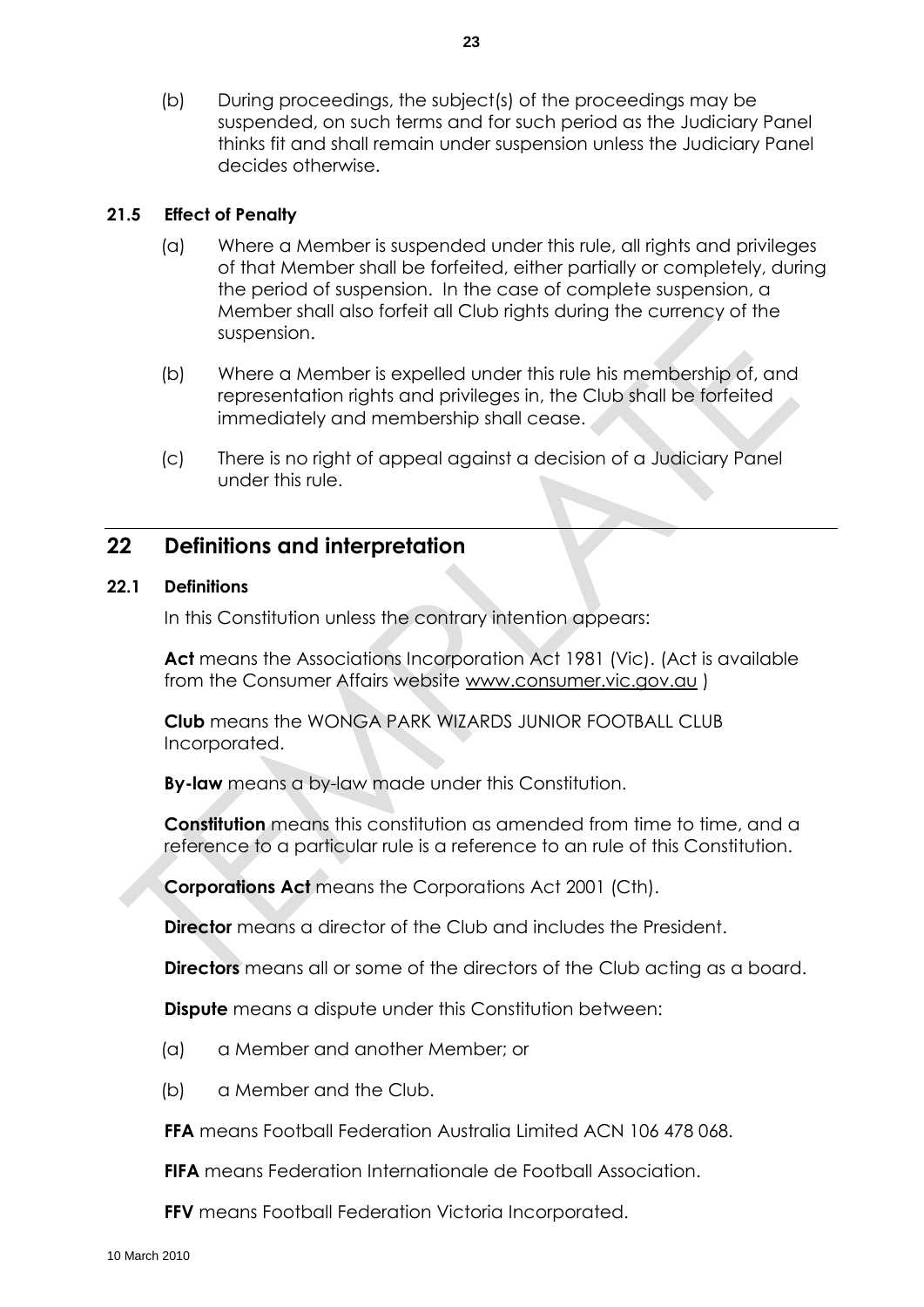**Football** means "Association Football" as recognised by FIFA from time to time. To avoid doubt, at the date of incorporation of the Club or the date of adoption of this Constitution, Football includes the games of Football, soccer football, indoor or 5 a side (Futsal) Football and beach Football.

**Grievance** has the meaning given to that term in the Grievance Procedure;

**Grievance Procedure** means the procedures in the FFV Grievance, Disciplinary, Tribunal By-Law, as amended from time to time.

**Junior Member** means a player, coach or official of the Club under **rule 3.2(d)**.

**Laws of the Game** means the rules of Football referred to in the Statutes and Regulations.

**Life Member** means a person admitted as such under **rule 8**.

**Member** means a member of the Club admitted to membership under **rule 3.2.**

**Ordinary Member** means a player, coach or official of the Club under **rule 3.2(b)**.

**Patron** means any person of influence or support appointed by the Club as a Patron of the Club under **rule 8.1**.

**President** means the President from time to time of the Club.

**Public Officer** has the meaning and functions accorded to that office as set out in the Act.

**Registered Office** means the registered office of the Club from time to time.

**Registrar** has the meaning given to it in the Act.

**Social Member** means a Member under **rule 3.2(c)**.

**Special Resolution** has the meaning given to it in the Act.

**State** means Victoria.

**Statutes and Regulations** means the Statutes and Regulations of FIFA in force from time to time.

#### **22.2 Interpretation**

- (a) In this Constitution:
	- (i) **(presence of a Member)** a reference to a Member present at a general meeting means the Member present in person or by attorney or Representative;
	- (ii) (**annual general meeting**) a reference to an annual general meeting in a calendar year (for example, in 2006), is a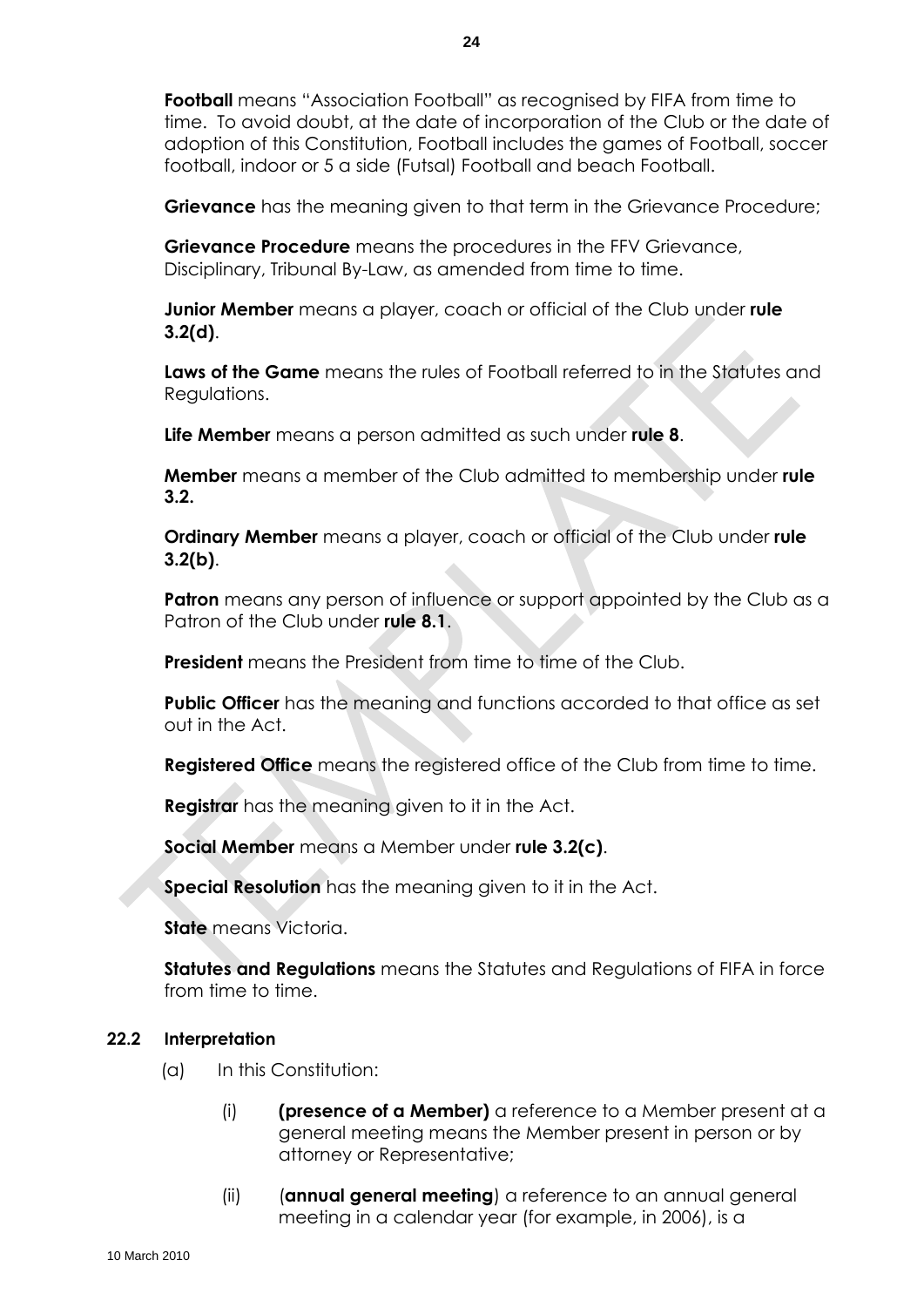- (iii) **(document)** a reference to a document or instrument includes any amendments made to it from time to time and, unless the contrary intention appears, includes a replacement.
- (b) In this Constitution unless the contrary intention appears:
	- (i) **(gender)** words importing any gender include all other genders;
	- (ii) **(person)** the word "person" includes a firm, a body corporate, a partnership, a joint venture, an unincorporated body or association or an authority;
	- (iii) **(successors)** a reference to an organisation includes a reference to its successors;
	- (iv) **(singular** includes **plural)** the singular includes the plural and vice versa;
	- (v) **(instruments)** a reference to a law includes regulations and instruments made under it;
	- (vi) **(amendments to legislation)** a reference to a law or a provision of a law includes amendments, re-enactments or replacements of that law or the provision, whether by a State or the Commonwealth or otherwise;
	- (vii) **(signed)** where, by a provision of this Constitution, a document including a notice is required to be signed, that requirement may be satisfied in relation to an electronic communication of the document in any manner permitted by law or by any State or Commonwealth law relating to electronic transmissions or in any other manner approved by the Directors; and
	- (viii) **(writing)** "writing" and "written" includes printing, typing and other modes of reproducing words in a visible form including, without limitation, any representation of words in a physical document or in an electronic communication or form or otherwise.

#### **22.3 Corporations Act**

In this Constitution unless the contrary intention appears an expression has, in a provision of this Constitution that deals with a matter dealt with by a particular provision of the Corporations Act, the same meaning as in that provision of the Corporations Act.

#### **22.4 Headings**

Headings are inserted for convenience and do not affect the interpretation of this Constitution.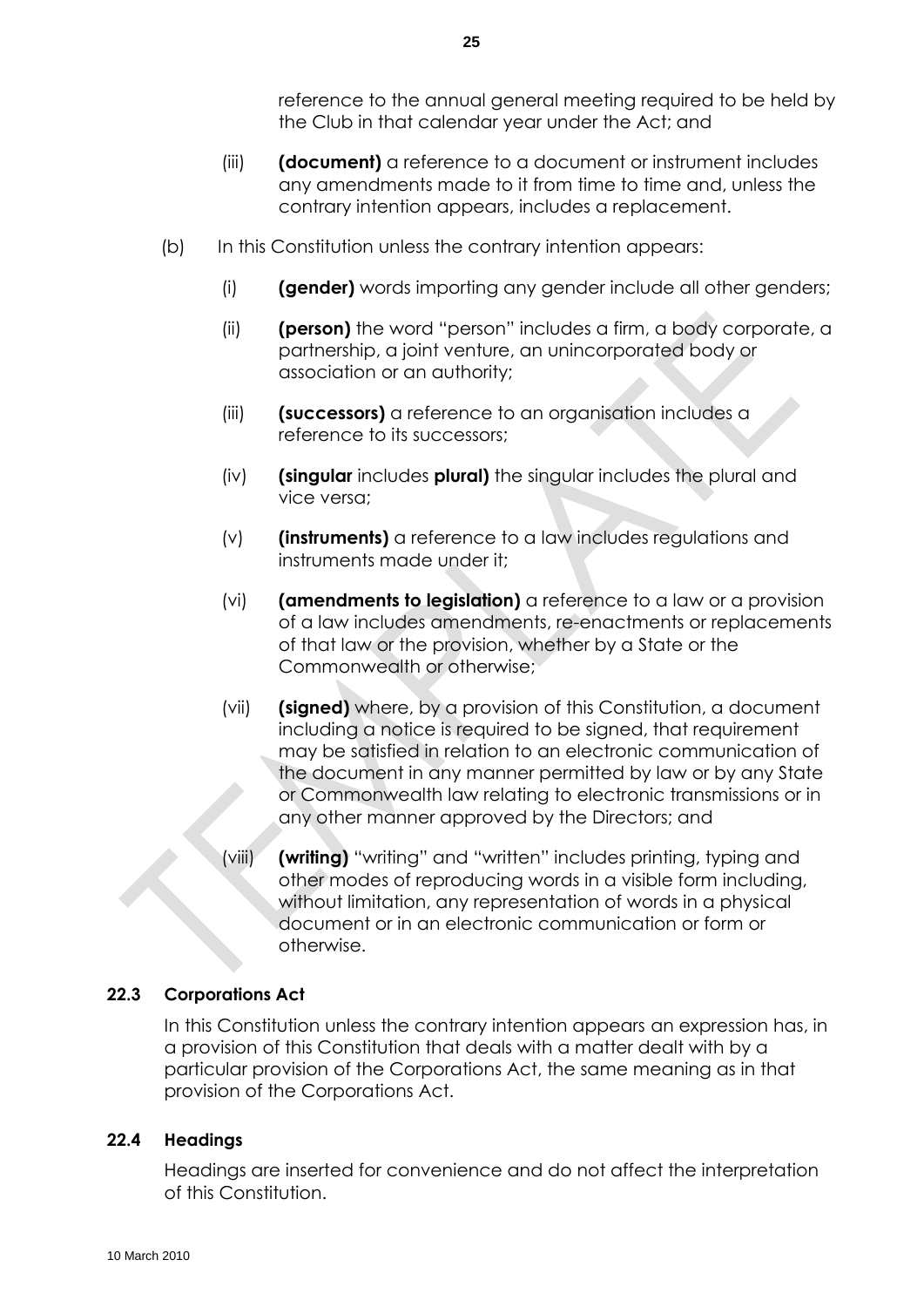#### **22.5 "Include" etc**

In this Constitution the words "include", "includes", "including" and "for example" are not to be interpreted as words of limitation.

# **22.6 Powers**

A power, an authority or a discretion reposed in a Director, the Directors, a Sub-Committee, the Club in general meeting or a Member may be exercised at any time and from time to time.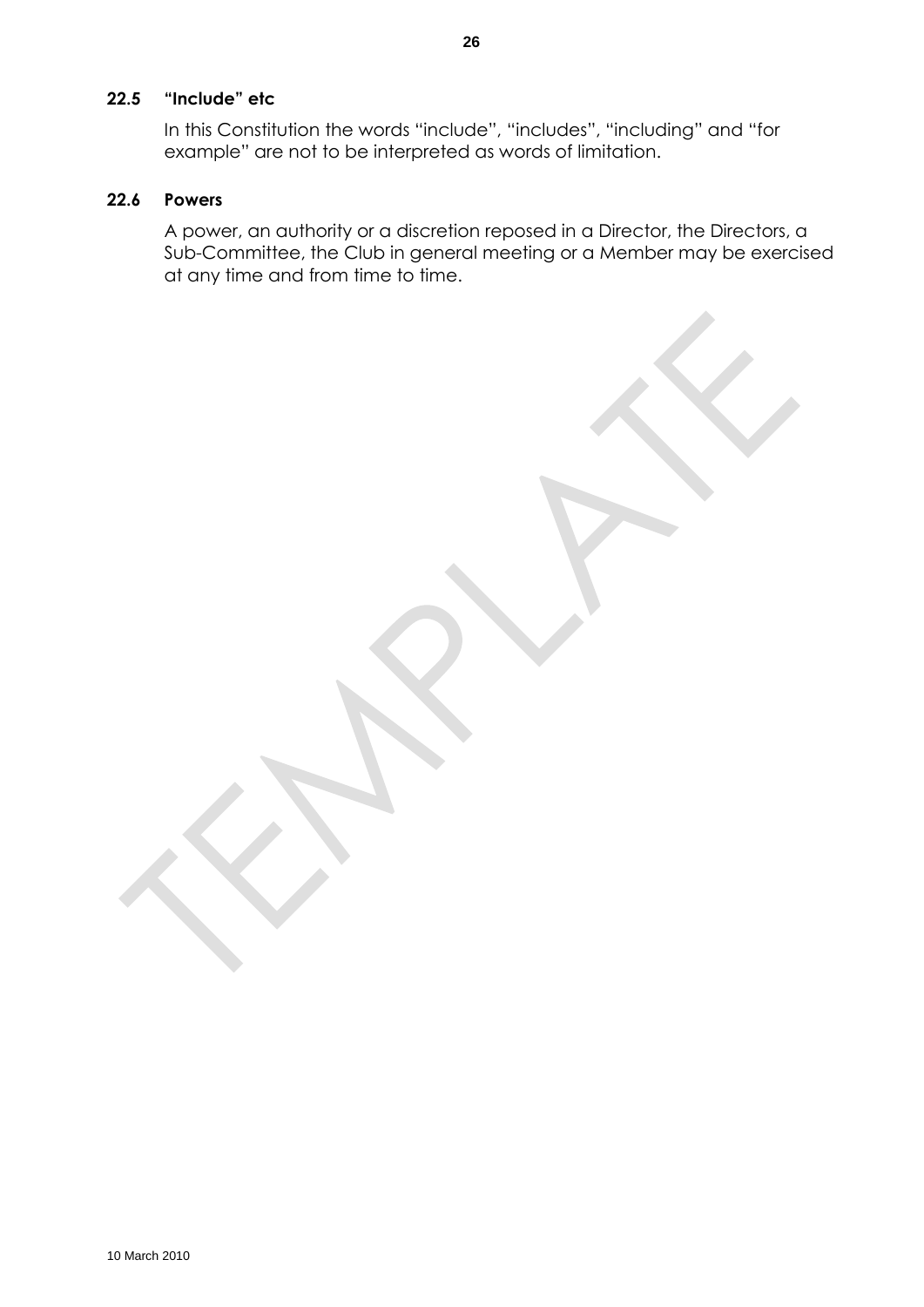#### **APPENDIX 1 – APPLICATION FOR MEMBERSHIP OF WONGA PARK WIZARDS JUNIOR FOOTBALL CLUB**

I,……………………………………… , of …………..……………desire to become a (*name and occupation*) (*address*) member of ……………………………………………………………………… (*name of Club*) In the event of my admission as a member, I agree to be bound by the rules of the Club for the time being in force. ……………………………… Signature of Applicant Date ……………………. I,…………………………………………………….. , a member of the Club, (*name*) nominate the applicant, who is personally known to me, for membership of the Club. …………………………… Signature of Proposer Date ………………… I,………………………………………………, a member of the Club, second (*name*) the nomination of the applicant, who is personally known to me, for membership of the Club. …………………………………… Signature of Seconder Date …………………….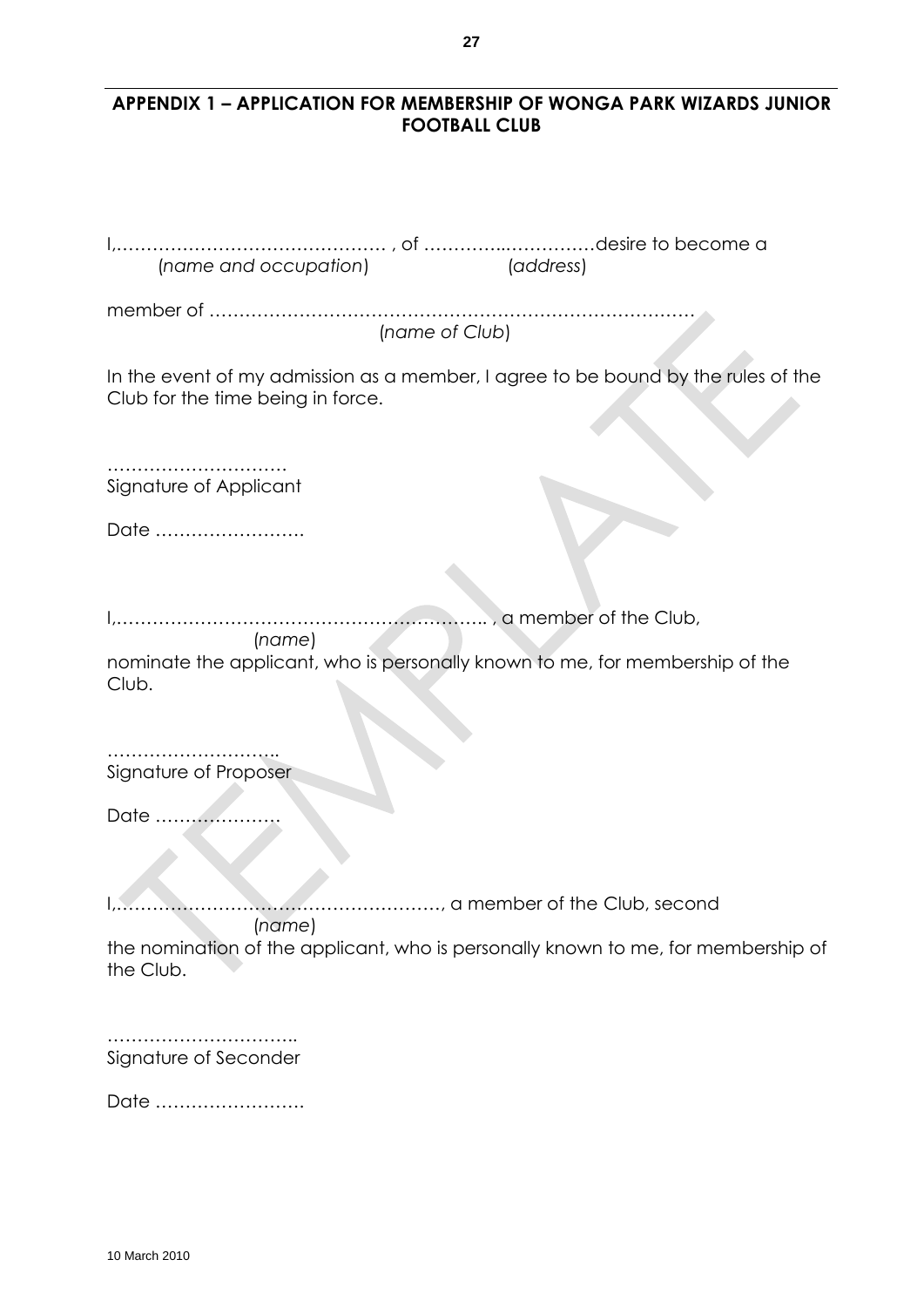**APPENDIX 2 – FORM OF APPOINTMENT OF PROXY - (For use at a directors'** 

| meeting only)                                                                                                    |  |  |
|------------------------------------------------------------------------------------------------------------------|--|--|
|                                                                                                                  |  |  |
|                                                                                                                  |  |  |
|                                                                                                                  |  |  |
| (name)                                                                                                           |  |  |
|                                                                                                                  |  |  |
| (address)                                                                                                        |  |  |
|                                                                                                                  |  |  |
|                                                                                                                  |  |  |
| (name of Incorporated Club)                                                                                      |  |  |
|                                                                                                                  |  |  |
|                                                                                                                  |  |  |
| (name of proxy holder)                                                                                           |  |  |
|                                                                                                                  |  |  |
| (address of proxy holder)                                                                                        |  |  |
| being a Director of that Incorporated Club, as my proxy to vote for me on my                                     |  |  |
| behalf at the Directors' meeting of the Club to be held on                                                       |  |  |
|                                                                                                                  |  |  |
| (date of meeting)                                                                                                |  |  |
| and at any adjournment of that meeting.                                                                          |  |  |
|                                                                                                                  |  |  |
| My proxy is authorised to vote in favour of/against* the following resolution (insert<br>details of resolution). |  |  |
|                                                                                                                  |  |  |
|                                                                                                                  |  |  |
|                                                                                                                  |  |  |
| Signed<br>Date                                                                                                   |  |  |
| * Delete if not applicable                                                                                       |  |  |